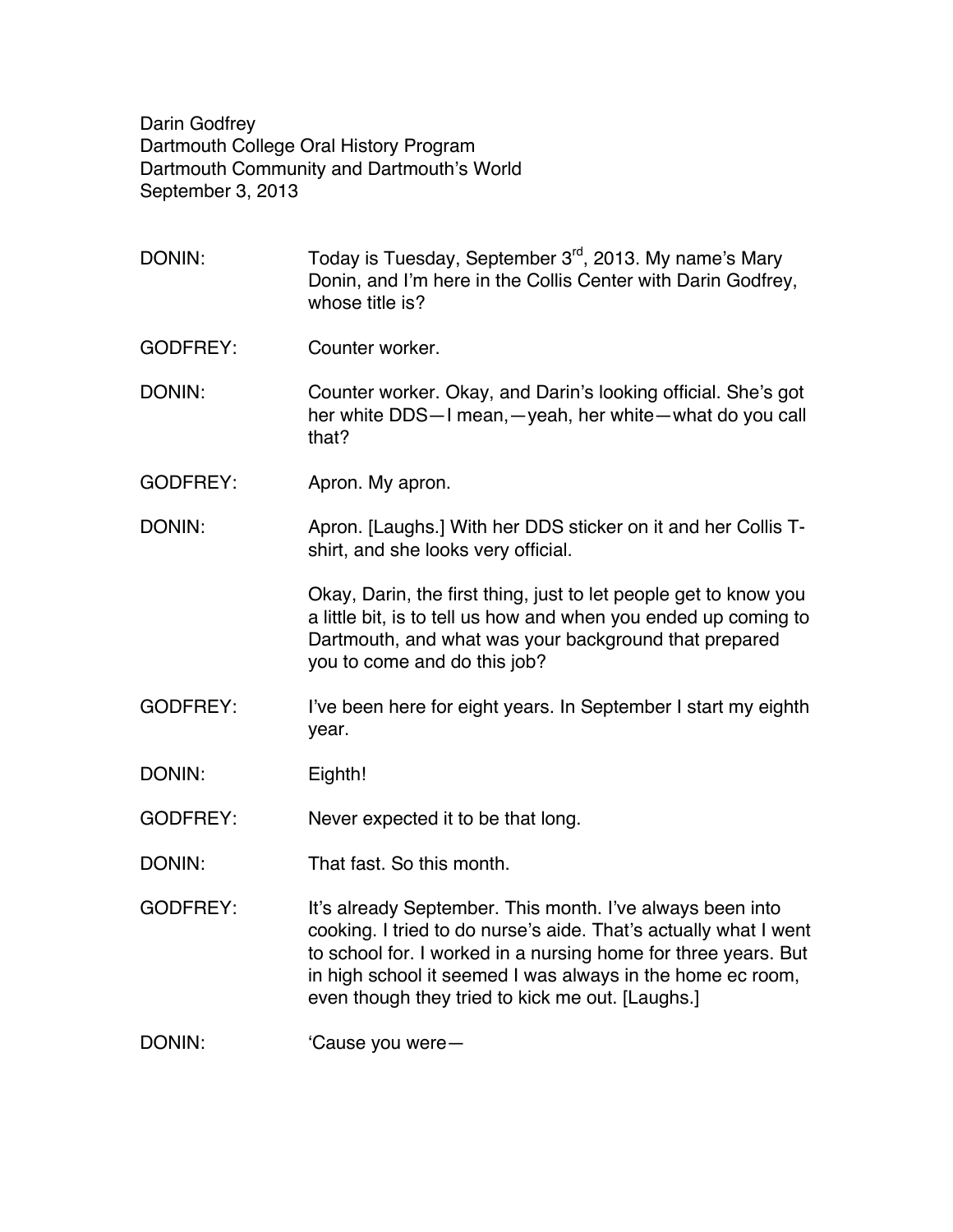- GODFREY: "Darin, go back to class." "I don't want to. I want to hang out here." [Both chuckle.] And in eighth grade, I was actually teaching seventh grade home ec.
- DONIN: Amazing.
- GODFREY: To the boys.
- DONIN: [Laughs.]
- GODFREY: The girls all wanted to do sewing, but the boys—they thought sewing was not necessary for them, and they wanted to learn how to cook. And the home ec teacher said, "'Darin, if you're gonna hang out in here all the time, we might as well put you to work." So she said, "I want you to make up some simple things that the boys can learn how to do on their own, at home, make a grilled cheese sandwich, things that are simple, and be able to feed themselves snacks and take care of themselves." So I started teaching seventh grade home ec in my eighth grade year.
- DONIN: Great.
- GODFREY: And from there I started working at the elementary schools. Actually, I started out in Hanover High School. I was in Hanover High School for three years, but they were also connected to the Lyme and Orford schools at that point, so I would sub at Lyme and Orford. And I ended up going to the Orford school for three years. Two of those years, I was head cook because the head cook had gotten done. But it was her assistant that gotten done before; that moved me a little closer to home. And so I took over there. And then Rivendell came about, so I went from Orford over to Samuel Morey in Fairlee.

DONIN: Oh, yeah.

GODFREY: So I never really changed jobs. [Chuckles.] I just changed—

DONIN: Location.

GODFREY: —places, going with the flow of. And I was there for seven years, so I kind of went from a K through 12 to an elementary school, and now I'm in college. [Laughs.]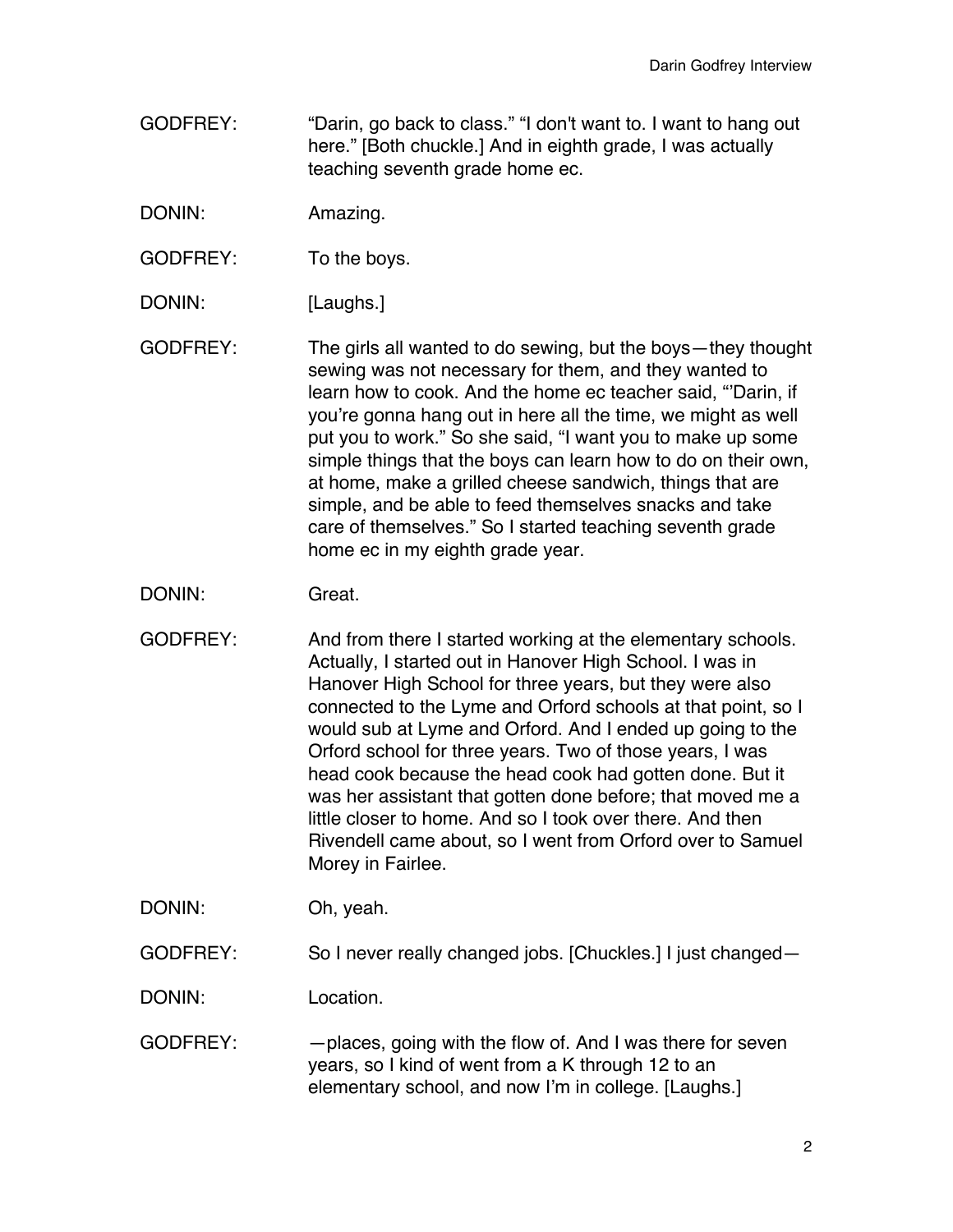DONIN: You're working your way up.

GODFREY: Slow but sure.

DONIN: That time with elementary-age kids and high school kids prepared you perfectly for being here.

GODFREY: It really did. And I was always, like, with *my* children's age group, so, you know, I just seemed to go with them, and as they've gotten to this age, I'm now with this age student as well as my children. So to me, working here is a lot like being with my kids.

DONIN: Yeah. Isn't that nice?

GODFREY: I have a 24-year-old and a 25-year-old, and these guys are all in their 20s.

DONIN: More or less, yeah.

GODFREY: So it's like being with your children, and you still treat them all like your kids.

DONIN: So how did you find out about the job? Was it in the paper, or word of mouth or—

GODFREY: Actually, a friend of mine works here and somebody had gotten done, and she came to me—I worked at a camp, and she was my assistant cook when I was at camp. I was a cook for 250 people.

DONIN: Whoo!

GODFREY: [Laughs.] Eight weeks. And then there was pre-camp, postcamp, so I was assistant cook one year there and head cook three years there.

DONIN: So you're not daunted by these-

GODFREY: And that was—

DONIN: — big numbers.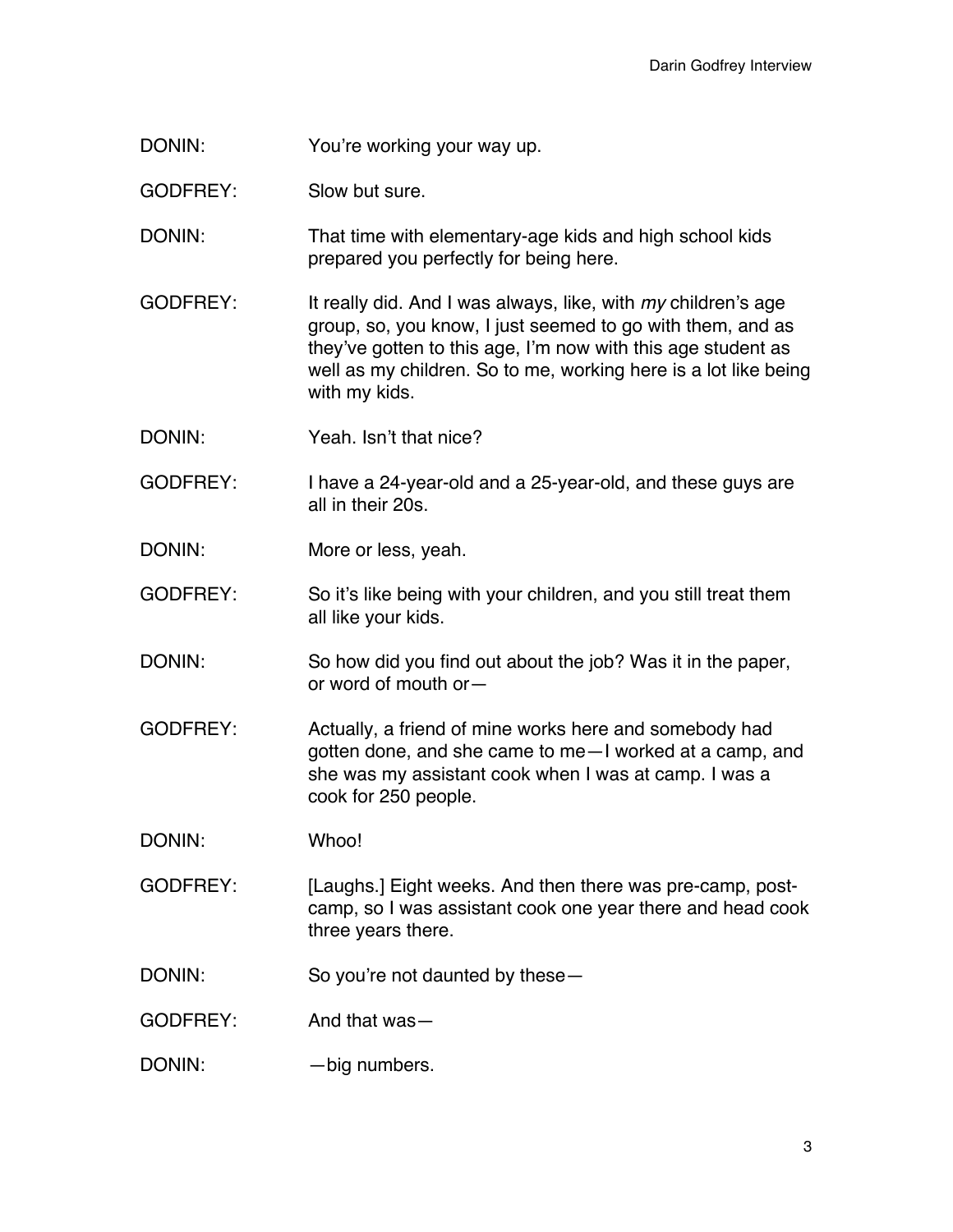- GODFREY: No. Numbers are—it's actually harder to cook for my family—
- DONIN: [Laughs.]

GODFREY: — — small numbers. [Laughs.]

- DONIN: You must have a lot of leftovers. [Laughs.]
- GODFREY: Yes. So I was always—always used to big crowds, big groups. You know, to me cooking for 100 is really not that big of a deal as long as I had a menu. It doesn't—I don't get wound up about it. It's, like, normal to me. To cook pot roast for that many is no big deal.
- DONIN: You're used to the big ovens and all the equipment here and that kind of thing.
- GODFREY: For me, to try to put a sheet pan in my small oven to home is frustrating. [Laughter.] I want a large sheet pan to fit in my home oven, and it just doesn't work.
- DONIN: Right.
- GODFREY: So that was always something that was difficult for me. I don't want to cook two dozen cookies at a time. I want five dozen in my oven at a time. [Laughs.]
- DONIN: Same time.
- GODFREY: So that was a difficult part of switching back and forth.
- DONIN: Yeah.
- GODFREY: So when I got the job here, somebody had gotten done. It weren't in the paper. I don't know the situation. But I had a friend here, and it was when Don Reed was manager here. And he lives in Fairlee as well, so he knew *of* me. We did not know each other, but he knew what I did, and he could easily ask about me, which was I think helpful.
- DONIN: You probably barely needed an interview here.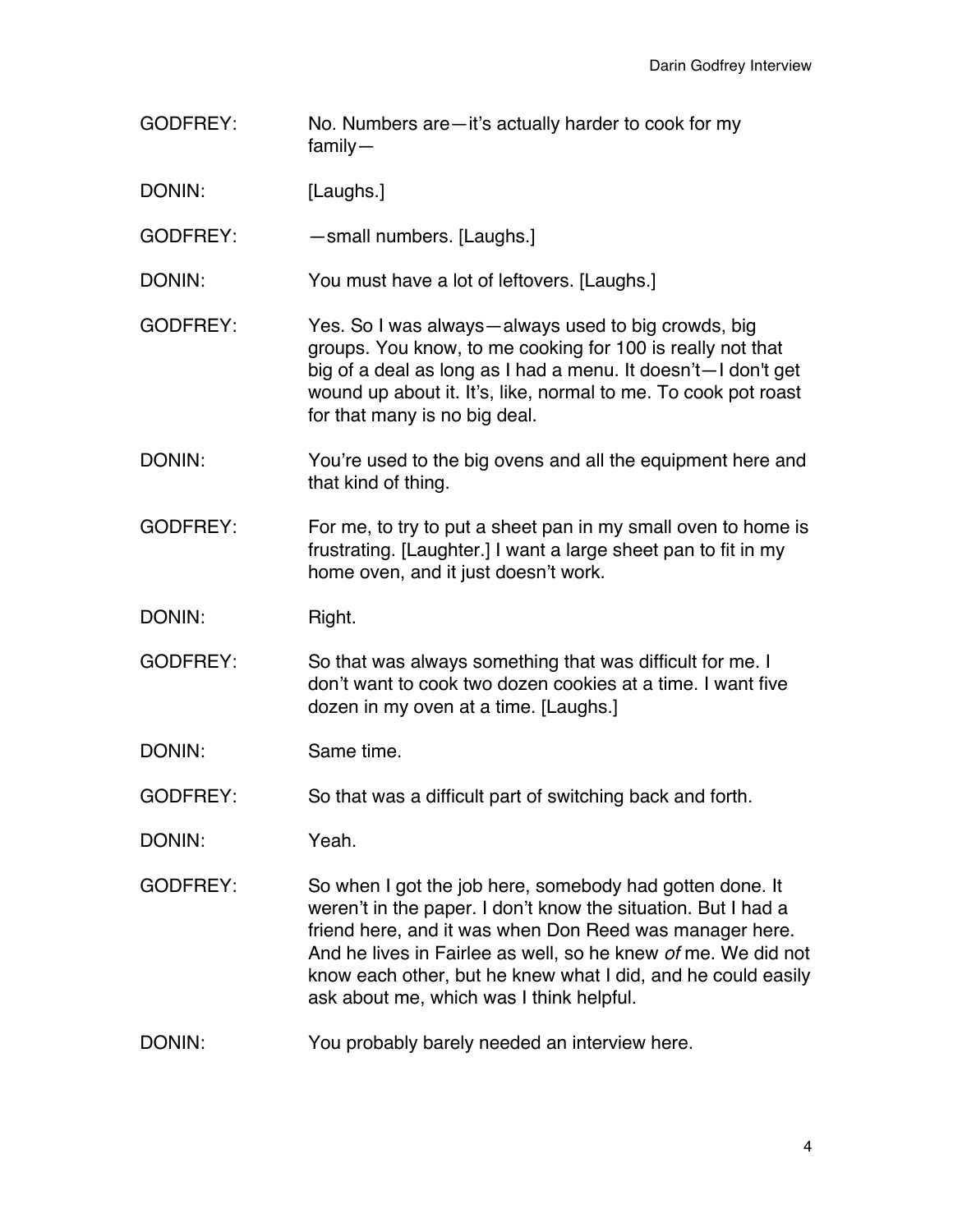GODFREY: I'm trying to remem-—I don't think I actually sat down and interviewed. I met him, and he showed me through, but that was about it. DONIN: You didn't have to cook up a menu for him. GODFREY: I think he pretty much had checked me out before then [chuckles]— DONIN: Yeah. GODFREY: — — and knew my background and knew all about me, which made it easier for both of us. DONIN: It's great. Just word of mouth, and you're both known to one another, and— GODFREY: Here I am. DONIN: Here you are. GODFREY: I jumped in in September, at the beginning—I think three, four days after the start of fall term, and it's been like home, and I've been here ever since, even though they keep telling me I'm home, and I argue with them that I'm not. DONIN: [Laughs.] GODFREY: [Chuckles.] It really is like home. DONIN: What is it about the job that makes it feel like home to you? GODFREY: The students. DONIN: Aw. Yeah. GODFREY: And I think because, you know, they are my kids' ages and they're very friendly, very sweet, you get very attached. It's the smiles that truly make you remember 'em. A lot of them ask, "How do you remember one from the other?" And a lot of times, it's the smiles. It's the face that you get. They come in in the morning; whether they're sleepy smiles or bouncy

smiles, it's usually the smile that makes you remember.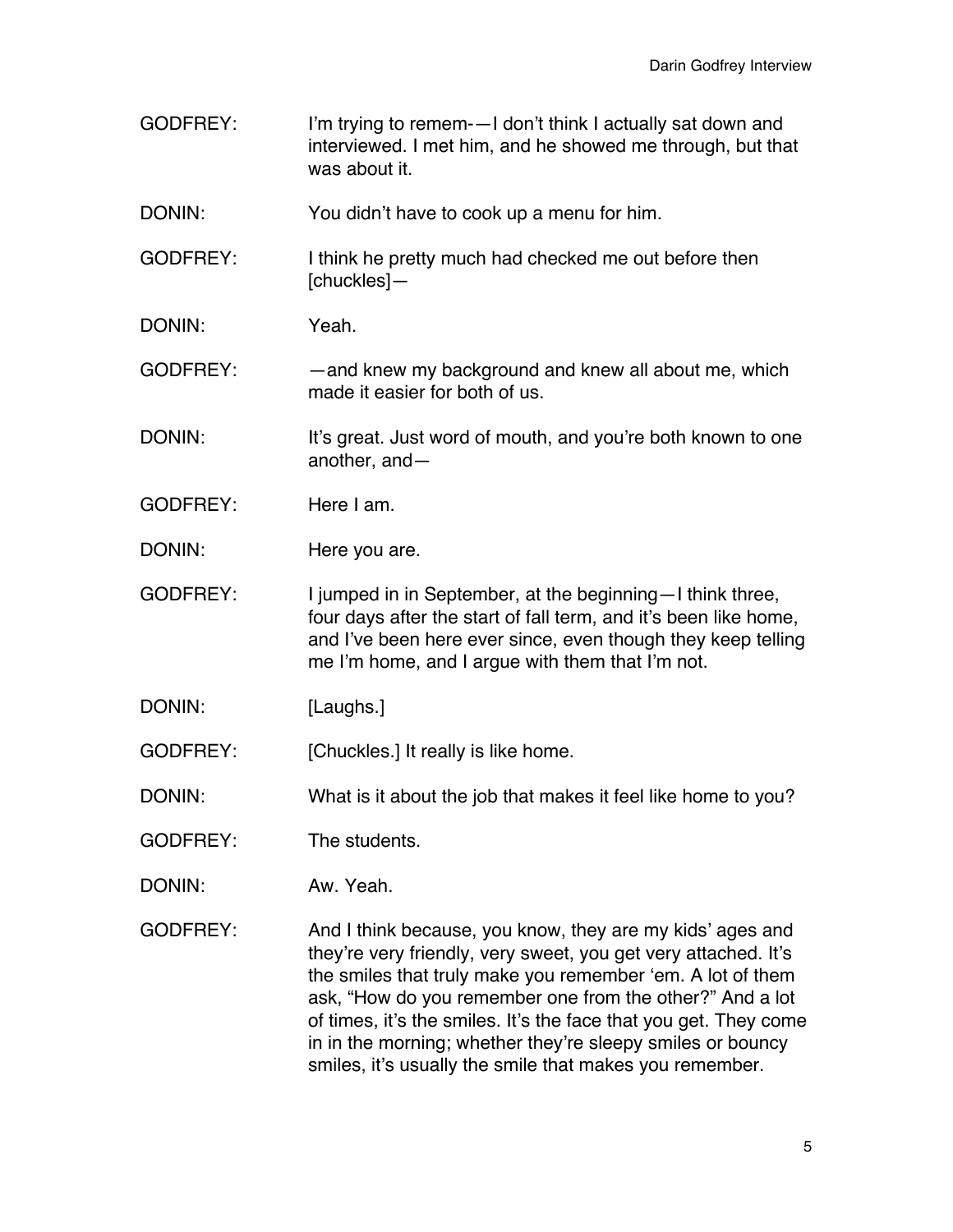- DONIN: And are there sort of patterns? Do the students adopt one particular dining hall as their favorite when they're here? Do you get that sense?
- GODFREY: Oh, definitely, definitely. We have this— Of course, I love the big guys, 'cause I've always had boys, so to me they're really, truly like my kids. And some of the football players—I have an older son who's their size, truly. He's six-six and over 300 pounds, and they will go to '53 because they can eat all they can eat, but they still tend to come back to Collis. I think they want the home cooking, they want some of the connection, and they want to get it made their way.

And it's kind of funny because the boys a lot of times eat healthier. I know you expect a lot of the girls to get just egg white, but you'd be amazed at how well, particularly the sports boys—and girls—the sports-minded are really into their health and taking care of themselves and eating right. And I think here they get that. They get what they want and they get it their way. They can get the extra meat if they feel that's what they need, but they can also get the extra egg or just the extra Collis love. Sometimes kids need that.

DONIN: Yes, indeed.

GODFREY: Especially bein' away from home.

DONIN: Yeah. So what is it about the way Collis produces its food that's different, say, from '53 or from, you know—what do you call it over there? Food Court.

GODFREY: Well, I know that food court does do—

DONIN: Made to order?

GODFREY: Made to order, but, you know, being grilled and things like that—it's not always the healthier—

DONIN: Oh, it's fried.

GODFREY: It's fried. And I think our choices here at Collis are healthy. There are some made-to-order—there are some things already made grab-and-go if they want to run, but most stuff they can just get their way, and they can get it as healthy as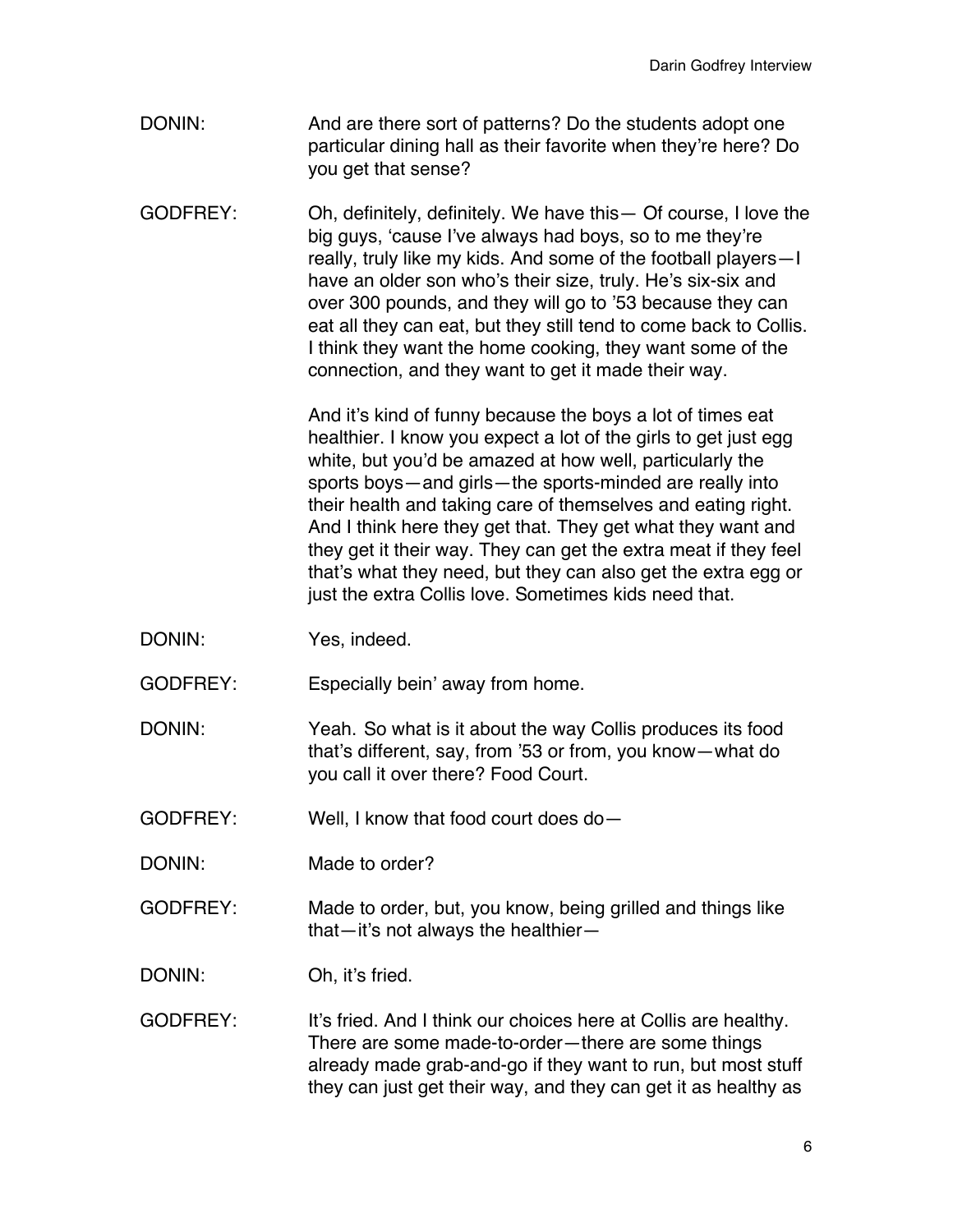they want it. If they feel like the burgers and things like that, they do have that option other places, but—

DONIN: So here, for instance, in the morning they can walk in and order, like, an egg white omelet made to order, with veggies or whatever.

GODFREY: With just veggies if that's what they want.

DONIN: And you're working the grill right there in front of them.

GODFREY: Right.

DONIN: Wow.

GODFREY: And it's all out of a frying pan. We have a lot of girls who get very little oil. You know, they can really—with a grill you can't do little oil; you have to make sure it's greased up so it don't stick. But our fry pans all get wiped out, so we can do a little oil, and they like that. They like—

DONIN: It's like home.

GODFREY: It *is* like home. It's—well, like Mom. [Laughs.]

- DONIN: Right. Exactly.
- GODFREY: Being taken care of, and that's what we do. And that's why I like my job. I like being able to have that sense of taking care of them.

DONIN: And the one-on-one connection with each of your customers.

- GODFREY: Yes, the visiting, the learning where they're from, -
- DONIN: Their food likes and dislikes.

GODFREY: You just—

DONIN: Yeah.

GODFREY: You become so attached to them, and them to you, really, because we *can* visit. But it's also fun to learn about different places.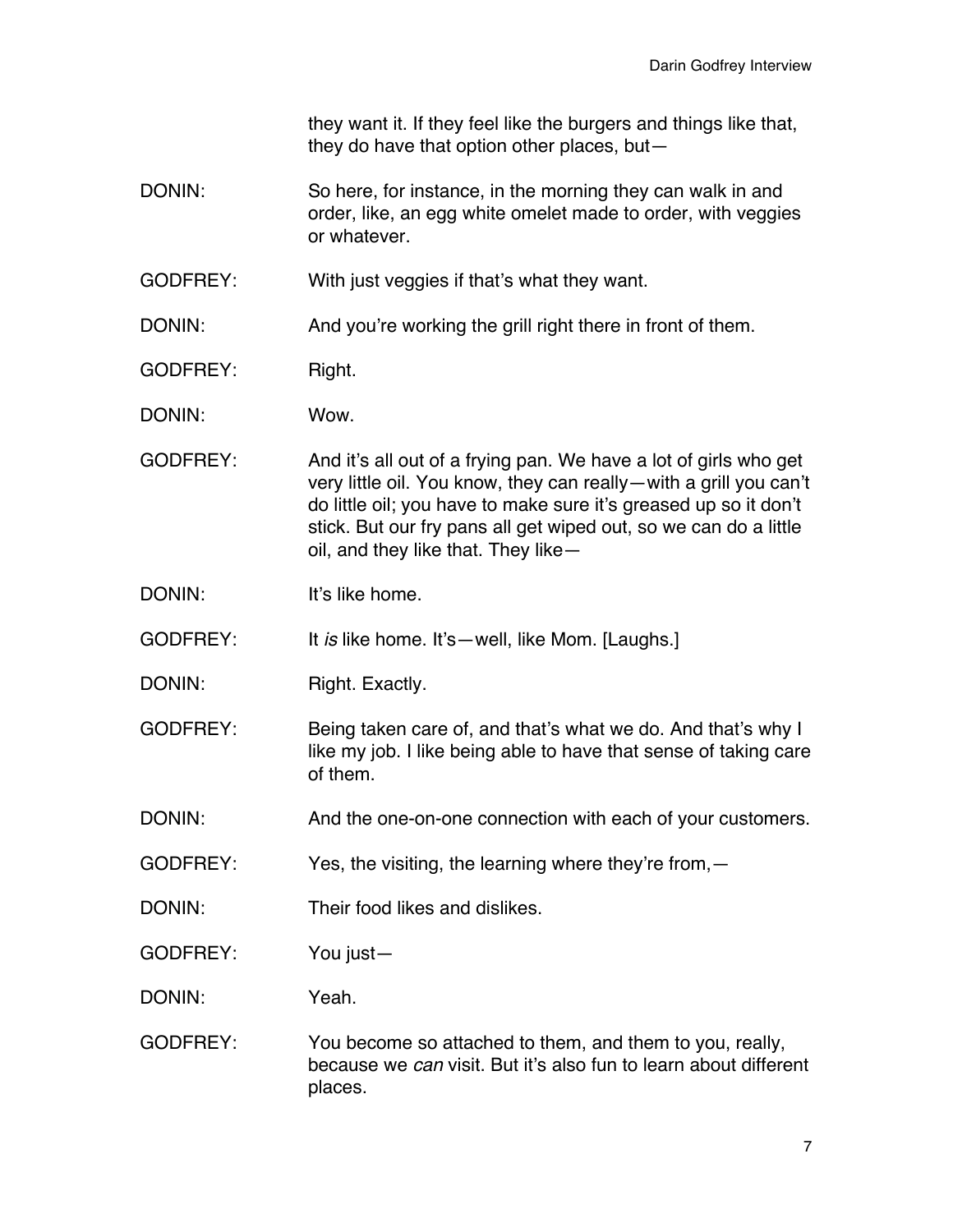## DONIN: Sure.

GODFREY: I've never been to Alaska or, you know, [chuckles] Louisiana or any—you know, from the top to the bottom. I've driven up the coast from Florida to here, and Maine, and that's about it. So to find out about places in between and what home is like—you know, they can ask us the same questions. You know, "What do you do around here?" "Where can we go?"—things like that. It's very interesting, and they're also willing to visit.

- DONIN: And Ray [Crosby] was telling me that sometimes because this operation is smaller than the others, the Collis operation, that if some kid from Texas likes a particular kind of hot sauce or something—
- GODFREY: [Laughs.]
- DONIN: — Ray will have, like, —
- GODFREY: Dusty's Hot Sauce. [Laughs.]

DONIN: Yeah.

GODFREY: [Laughs.]

DONIN: And you really personalize the experience, it sounds like.

- GODFREY: We try to.
- DONIN: Yeah.
- GODFREY: We really try to. It feels more like home here. I think when you're running a grill, you can't turn around and visit with somebody—the noise and the sizzle of the grill. Or if you're throwing together a wrap for 'em, you really don't have that time to interact, where what else are we gonna do when the omelet's cooking?

DONIN: Right, right.

GODFREY: Visit.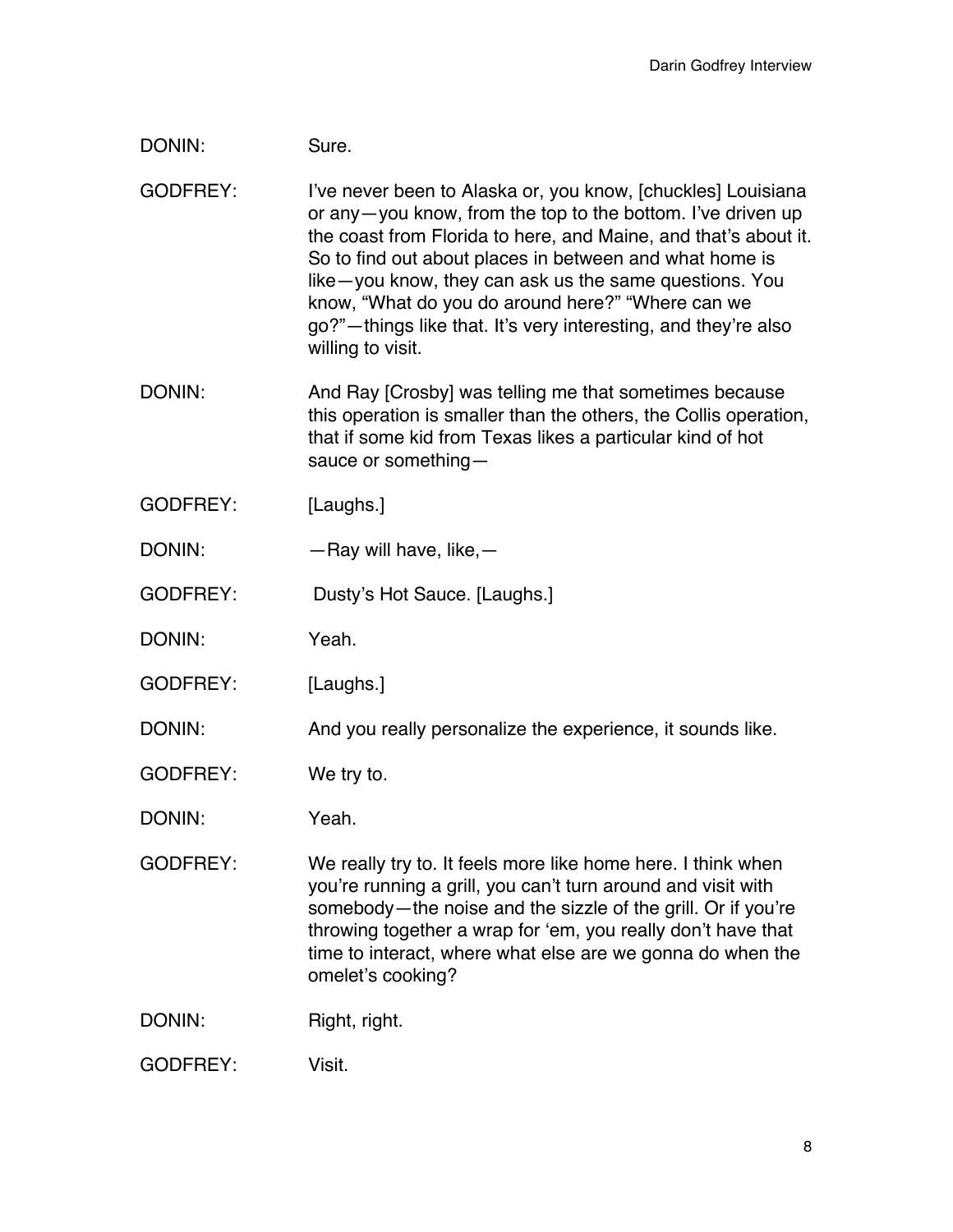| DONIN: | Right. Great. |  |
|--------|---------------|--|
|--------|---------------|--|

- GODFREY: And you *can* find out their likes and dislikes, and we *do* have fun spoiling 'em. That's I think what it's all about, is having fun with your job.
- DONIN: Yeah.
- GODFREY: We had a couple visit that were here to get married. And they wanted to leave mid-morning, before stir fries started, and that's just this summer. And all's they wanted was a Collis stir fry. "Oh, what time do you open?" "We don't do stir fries until almost 11." "Oh, we kind of wanted to leave before then." "Oh. Well, let's make it now, then!" They were shocked. Seven o'clock in the morning, Ray and I are making stir fry for this couple. [Laughs.]
- DONIN: It's literally like walking into Mom's kitchen and getting Mom to cook up whatever it is you want.
- $GODFREF:$  If we can do it,  $-$
- DONIN: If you can.
- GODFREY: If we can, we will.
- DONIN: Wow.
- GODFREY: And that's just what we do.
- DONIN: Yeah.
- GODFREY: Because we do try to make it like home.
- DONIN: So does each of these dining halls have its own sort of personality?
- GODFREY: I think so. I really—you know, I don't really visit the other ones too often, obviously. The only time we get into '53 much is when we're closed down, and quite often so are they, so it's a little more limited. But everybody's busy at their station, it feels like, in the other ones. They're busy at their station. They're busy doing their job, which—we're busy doing our job, but part of our job *is* interacting with the kids.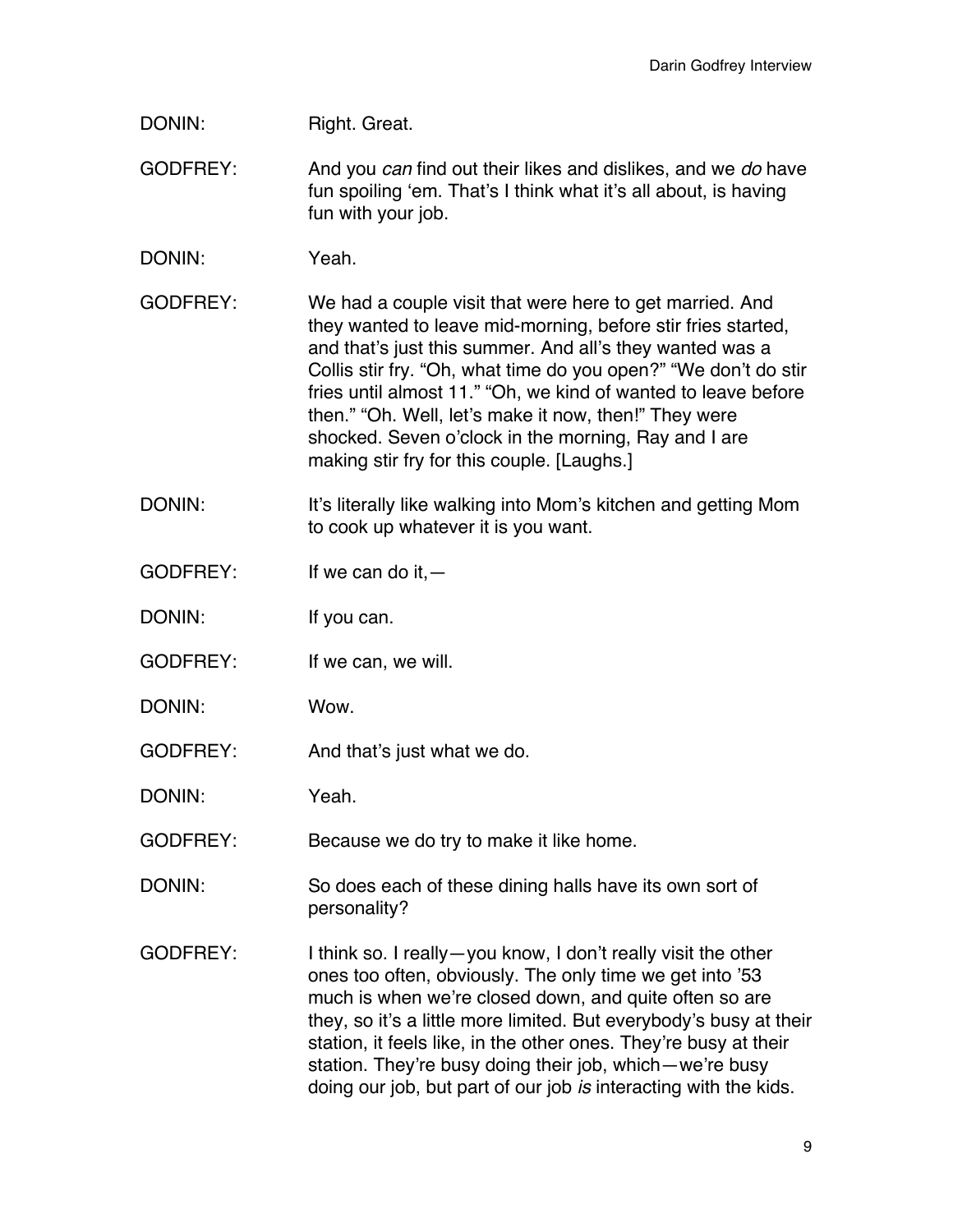- DONIN: Mmm, that's curious.
- GODFREY: And I always felt like no matter what's going on in the outside world, when you walk through that door, it's a different world. You know, you're there for the student. You're there for the fun of your job. I love my job because I love the interaction with the kids. You know, the employees—sometimes you spend so much time together that you do tend to get on each other's nerves.
- DONIN: Like a family.
- GODFREY: I'm sure some days I drive Ray crazy, though I can't imagine why. [Laughter.] But, you know, the students come and go, and you can visit, and then they're off to their next class, and—
- DONIN: And you've got a new crop coming in right now, right?
- GODFREY: Yeah!
- DONIN: Class of whatever it is, '17?
- GODFREY: Wow! That's hard to believe.
- DONIN: Crazy.
- GODFREY: But you get to teach 'em all over, and to watch 'em grow. Some of 'em come in: *I'm the big kid. I just got out of my senior year in school*, and sometimes you get that little bit of arrogance or *I'm better than thou* and *I'm the big kid*. And they realize, *Ooh, I'm not the big kid anymore.* [Chuckles.]
- DONIN: They're back at the bottom of the pile.
- GODFREY: *And I need a little help*, and you're there for them to teach them that, but you also watch them grow, because when they come in, no matter how big they think they are, they're just little kids. Truly. And to watch them grow for four years it's amazing. You watch 'em grow into young men and young women, and you almost feel very proud of some of them, their accomplishments, 'cause they tell you about their classes and the accomplishments that they've made and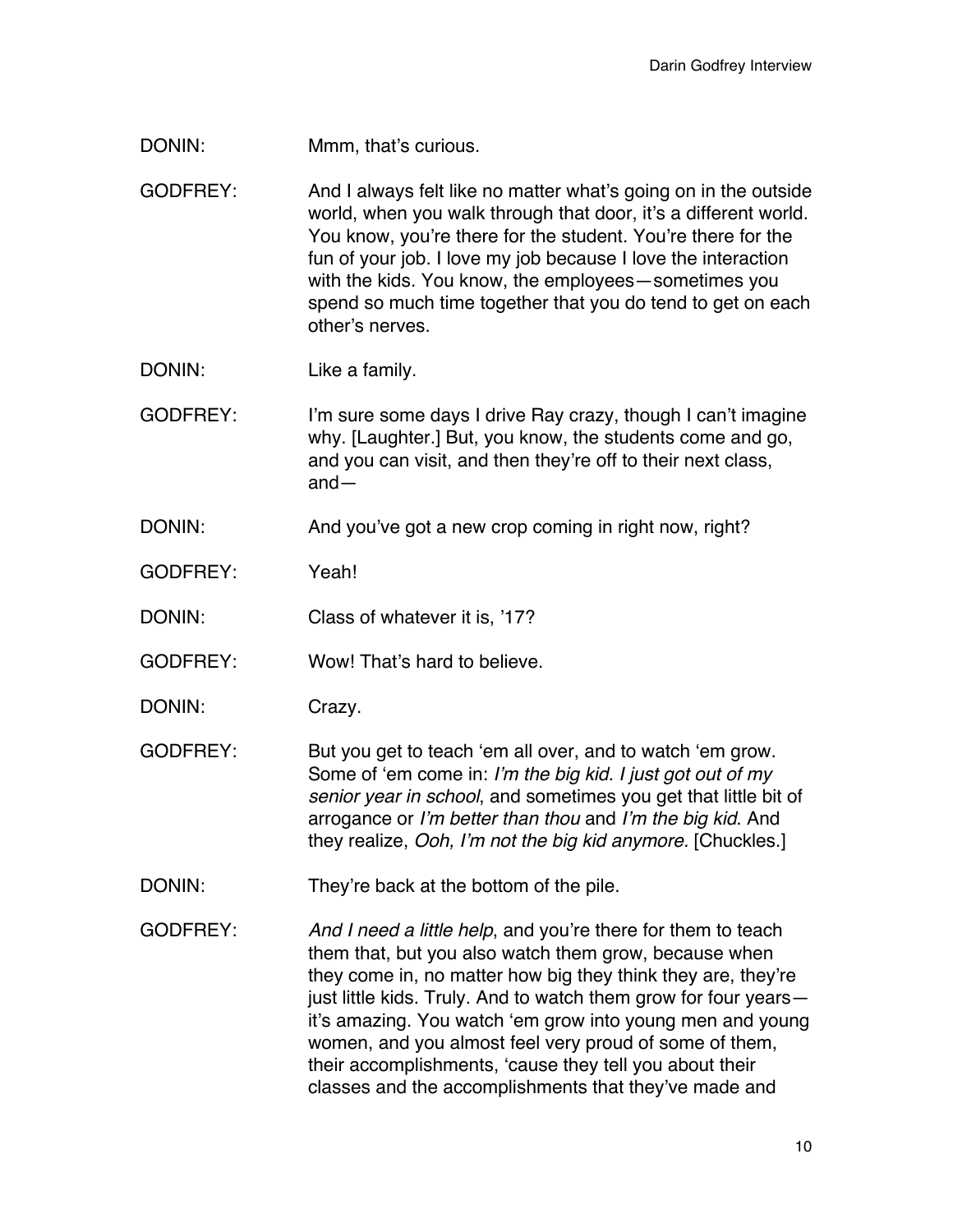what they're going on to do, and you feel very proud for them.

- DONIN: Mm-hm, mm-hm.
- GODFREY: And—'cause they're like your kids.
- DONIN: Yeah.
- GODFREY: [Laughs.]
- DONIN: So when you first started here, how was it fitting into what appears to be a close-knit sort of family right here at Collis? Is it hard to sort of slide in as the new person? 'Cause some of these people have been here a *long* time.
- GODFREY: Some of these people have been here very long, and they have seen a lotta help come and go, so sometimes they really don't expect you to stay. Sometimes you get the feeling, *Why get too close to somebody? Because they're just gonna leave anyway.* It *can* be difficult. It was a little bit of a struggle. There was a downstairs versus upstairs kinda thing going on when I came.
- DONIN: Oh. You mean the kitchen people downstairs, the cookers downstairs?
- GODFREY: Yes.
- DONIN: Versus what, the servers upstairs?
- GODFREY: Versus the upstairs, yes.
- DONIN: Oh, that's interesting.
- GODFREY: That was a little hard to pull apart, but because I was an upstairs worker and I had a friend who was working downstairs—
- DONIN: Ah.
- GODFREY: —and in the afternoon I would go downstairs to do cut and wrap...that really tore the world apart. [Laughs.]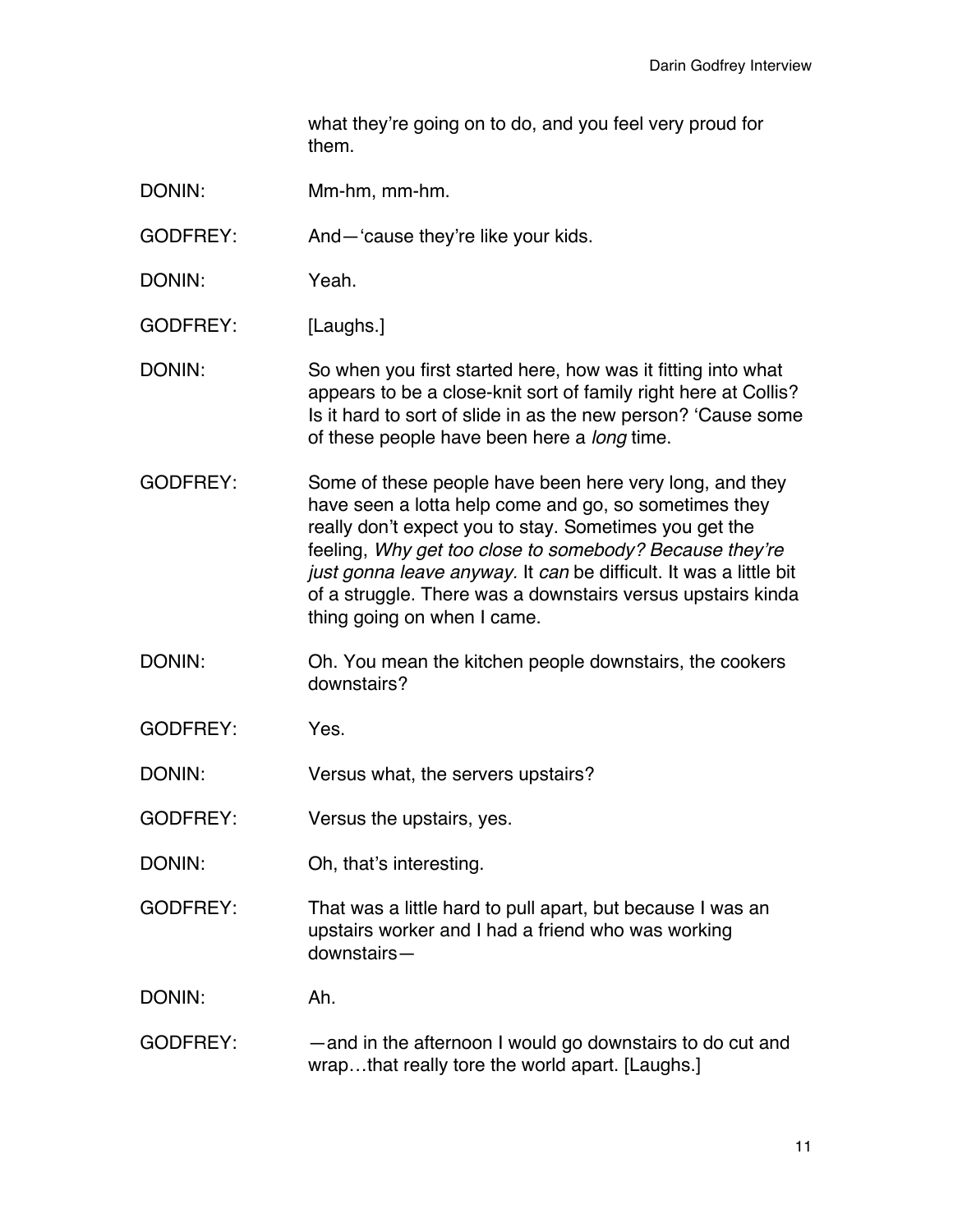DONIN: You were like a bridge between the two.

- GODFREY: Yeah, and that was difficult for a while. But I, for the most part, take things with a grain of salt.
- DONIN: Good attitude.
- GODFREY: Most parts I can laugh off, and sometimes if I'm—I'm a people watcher. So if I'm laughing at somebody, it's not really *at* them; it's more *with* them, and I'll think to myself, *I hope somebody gets as much enjoyment outta watching me as I do them.* I'm good with that. I don't care. I know I can act silly, but it's also fun watching others act silly.

But the upstairs-downstairs thing was interesting, and I could just—most of it I could let roll off my shoulders.

- DONIN: And by now you've paid your dues, so to speak, and it's all good.
- GODFREY: Yeah. [spoken with a hint of hesitation]
- DONIN: Is that fair to say?
- GODFREY: It's all—we get along well now, and I think it changed things. I think it brought the upstairs and downstairs together. But you work together, and you get what you give.
- DONIN: Right.

GODFREY: So if you give the smile, that's what you're gonna get. If you give the cranky, you're gonna get it back.

- DONIN: Mm-hm.
- GODFREY: So I always—I try to walk in with the smile and with the "Good morning," even if somebody mumbles, "Mornin'." You know, you still give them the smile and the "Good morning," no matter how you feel, and that's what you're gonna get back, 'cause if you're feeling yucky and somebody grumbles back at you, that just makes everybody feel that way.

DONIN: Yeah.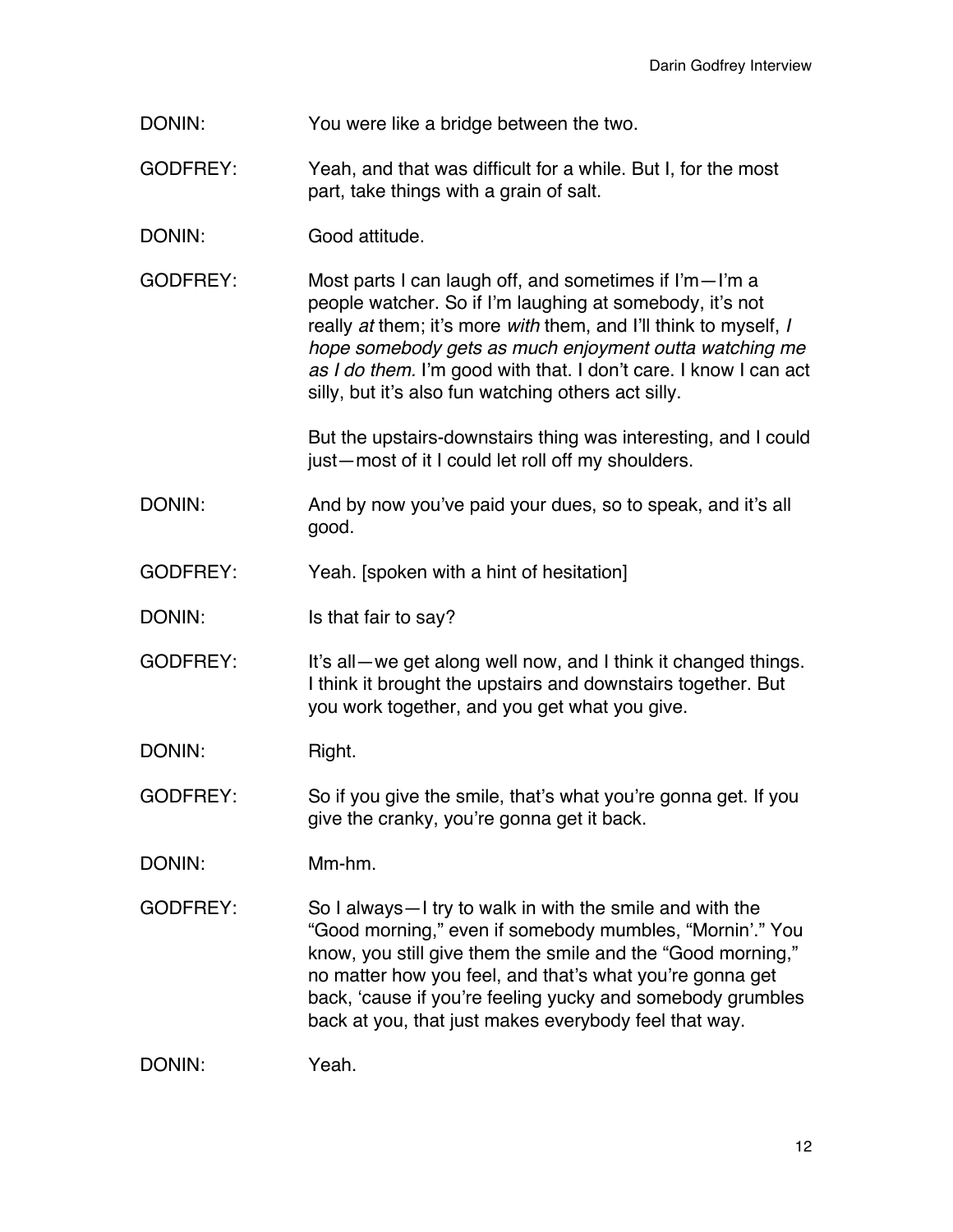- GODFREY: And it's not worth it.
- DONIN: So how much impact does the management of the place have on the feeling of how you all get along?
- GODFREY: A lot. Here at Collis, our managers work very close with us. I know in union areas, it's much harder because the union workers have to do their work, and the management is supposed to manage.
- DONIN: Ahh.
- GODFREY: And—I mean, I don't know if they get the feeling maybe they're being barked at constantly because they're short or whatever.
- DONIN: When you say "they're short," that means...short of food?
- GODFREY: If they're short of help. Their managers need to push them to do more, is the feeling I get, where here at Collis, our managers are able to jump in.
- DONIN: Wow! That's a big difference.
- GODFREY: It is, because of not being union, they don't have to stand aside and say, "I hope," you know, or push for more. They can say, "Gee, we're short o' help. I'm gonna jump in and give a hand." I think it's easier for them to be able to do that than it is in some of the other areas, in which case I find that our managers work closer with us, maybe,—
- DONIN: Sure.
- GODFREY: — than others.
- DONIN: Well, that makes a big impact on the atmosphere, that everybody's working for the same goal, which is to get the job done and feed these kids.
- GODFREY: It's all about the students.
- DONIN: Yeah.
- GODFREY: It's not about each other. It's not about us.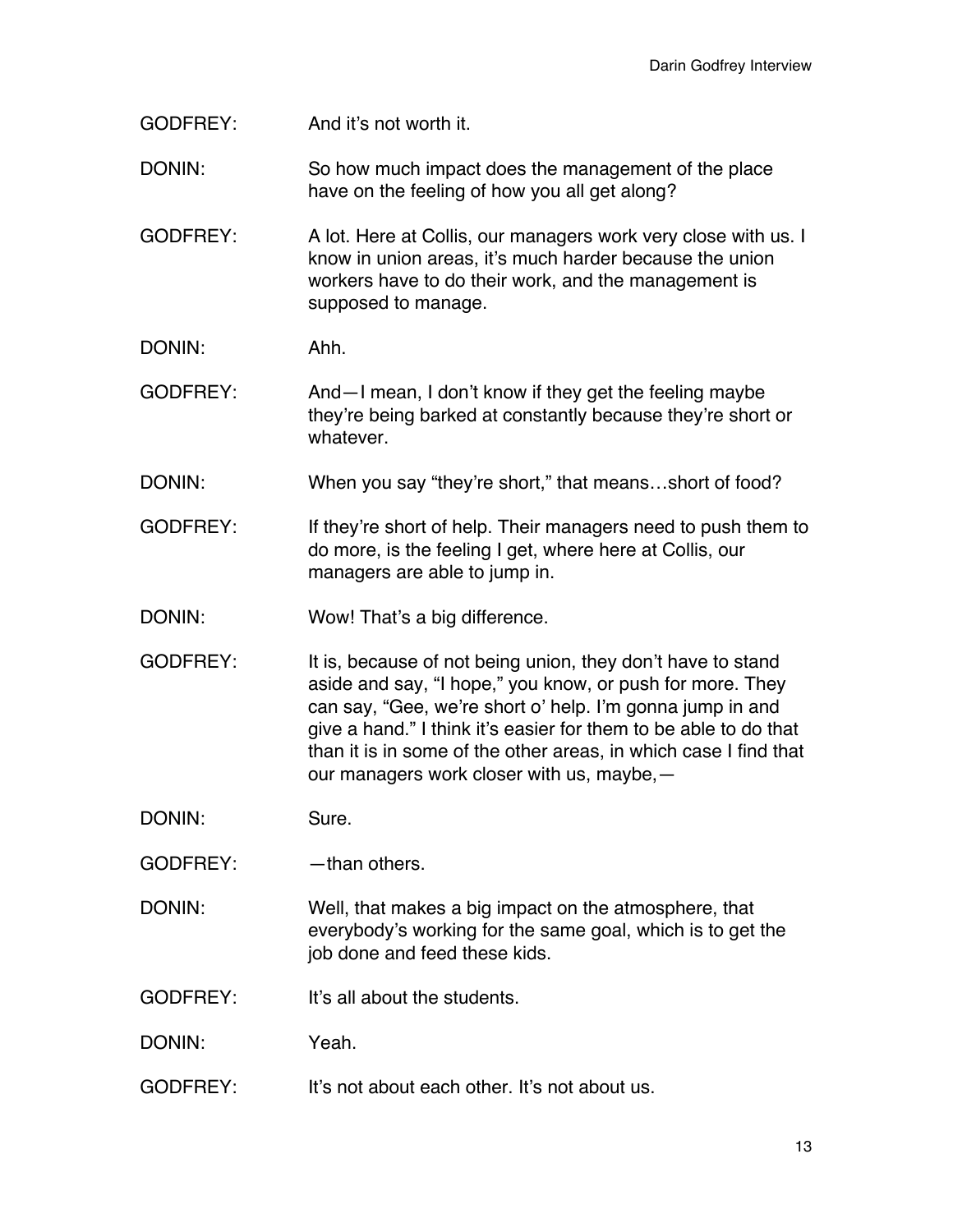- DONIN: Who's boss and who's not boss.
- GODFREY: It really doesn't matter. It's about the students and feeding the students and making the students happy. And truly if the students are happy, *we're* happy, because there's less headbutting amongst each other, amongst the students, amongst everybody. Everybody's happy.
- DONIN: So why is Collis not union and everybody else *is* union, in DDS?
- GODFREY: You know, I don't really know. For some reason, Collis way back never voted in union when everybody else did.
- DONIN: Were you happy about that when you came to work here?
- GODFREY: I'm good with that. I had a hard time with—the school was union. I understand what the union is for, and it does help out, but with anything, there's goods and bads. Union is not all positive. But it's also not all negative.
- DONIN: But this works for you here.
- GODFREY: This works for me. I think it's happier, I think because we can help each other, we can jump into each other's spots, because we're all basically on the same level instead of trying to climb those union stairs. We're not fighting amongst each other for that position; we're just all here for each other to feed the students.
- DONIN: So you really do sound like a family in a lot of ways.
- GODFREY: We are in a lotta ways, a lotta ways. There was one young lady—Ray and I are doin' better now. We used to argue a lot, which was fun arguing?
- DONIN: Yes, yes.
- GODFREY: A very teasing argue.
- DONIN: Yes.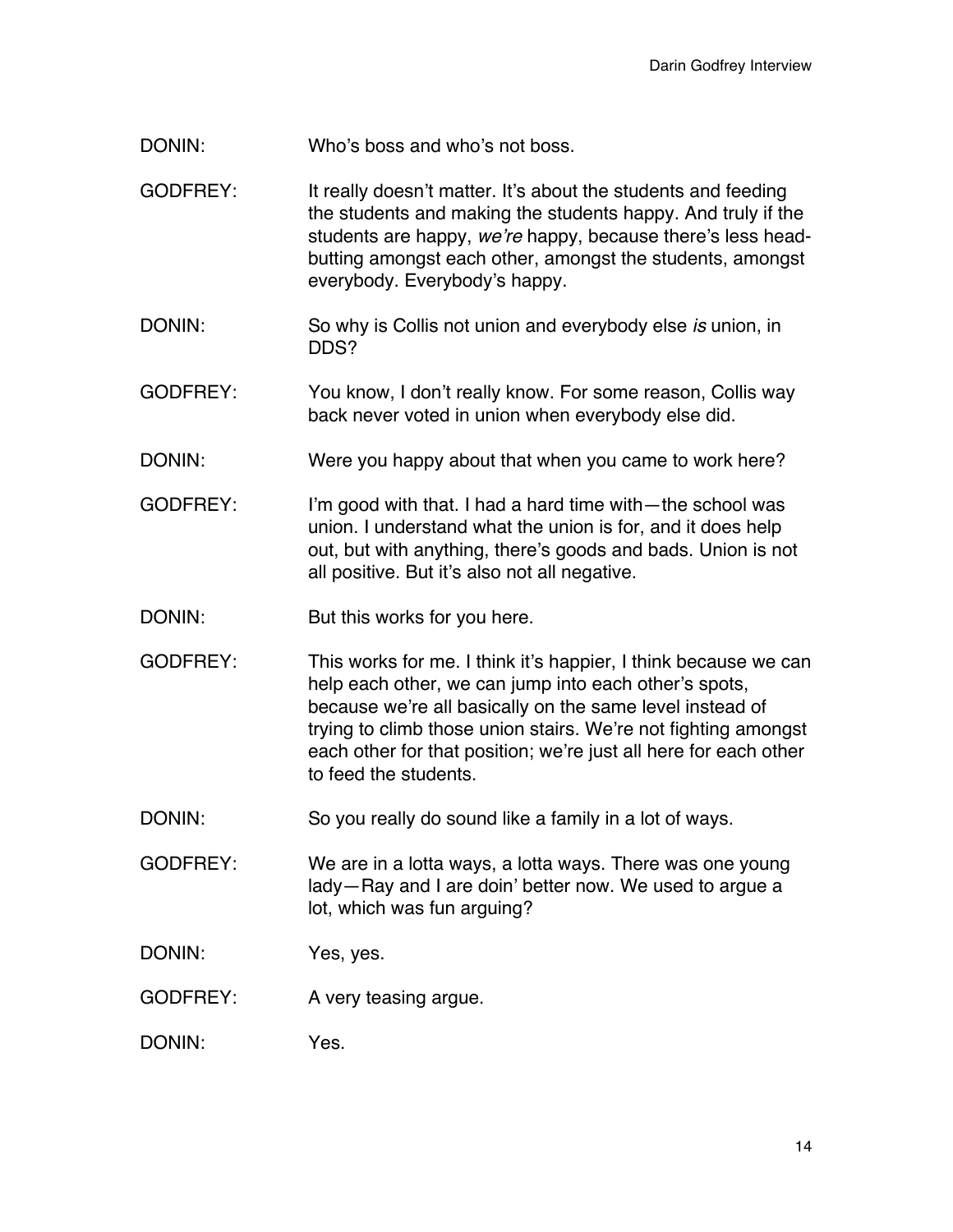- GODFREY: And there was one young lady—I'll never forget her face. Ray and I were bickerin' about something—course, halfway chuckling at the same time, but I don't think she really see that.
- DONIN: She didn't get it.
- GODFREY: And I was gonna go on the other side of the line for something, and I looked at him, and I said, "Fine. I'm leaving you. This is it. I'm done. I want a divorce." [Laughs.] And walked around the corner of the line. He's like, "Fine. Whatever." And she looked at us, and she said, "Really? You're serious? You're getting a divorce?"
- DONIN: That's hilarious.
- GODFREY: [Laughs.] It was always kinda the joke, is your upstairs husband or your work husband or your work wife. [Laughs.] That was the joke for the longest time, but we're sort of backing out of that now. Because we are all so close-knit, you have to be able to argue but do it in a teasing way and be able to move on with your jobs, so.
- DONIN: Well, not only close-knit that way, but you're also close-knit in terms of working in tight spaces here. When this place is crammed with students, you know, there's, like, nowhere to breathe.
- GODFREY: There's nowhere to breathe.

DONIN: So you guys are close-knit physically as well.

- GODFREY: You better love 'em and love each other. If not, somebody's getting hurt.
- DONIN: Yes!
- GODFREY: [Laughs.]
- DONIN: 'Xactly.
- GODFREY: And you've gotta be able to love that.
- DONIN: Right.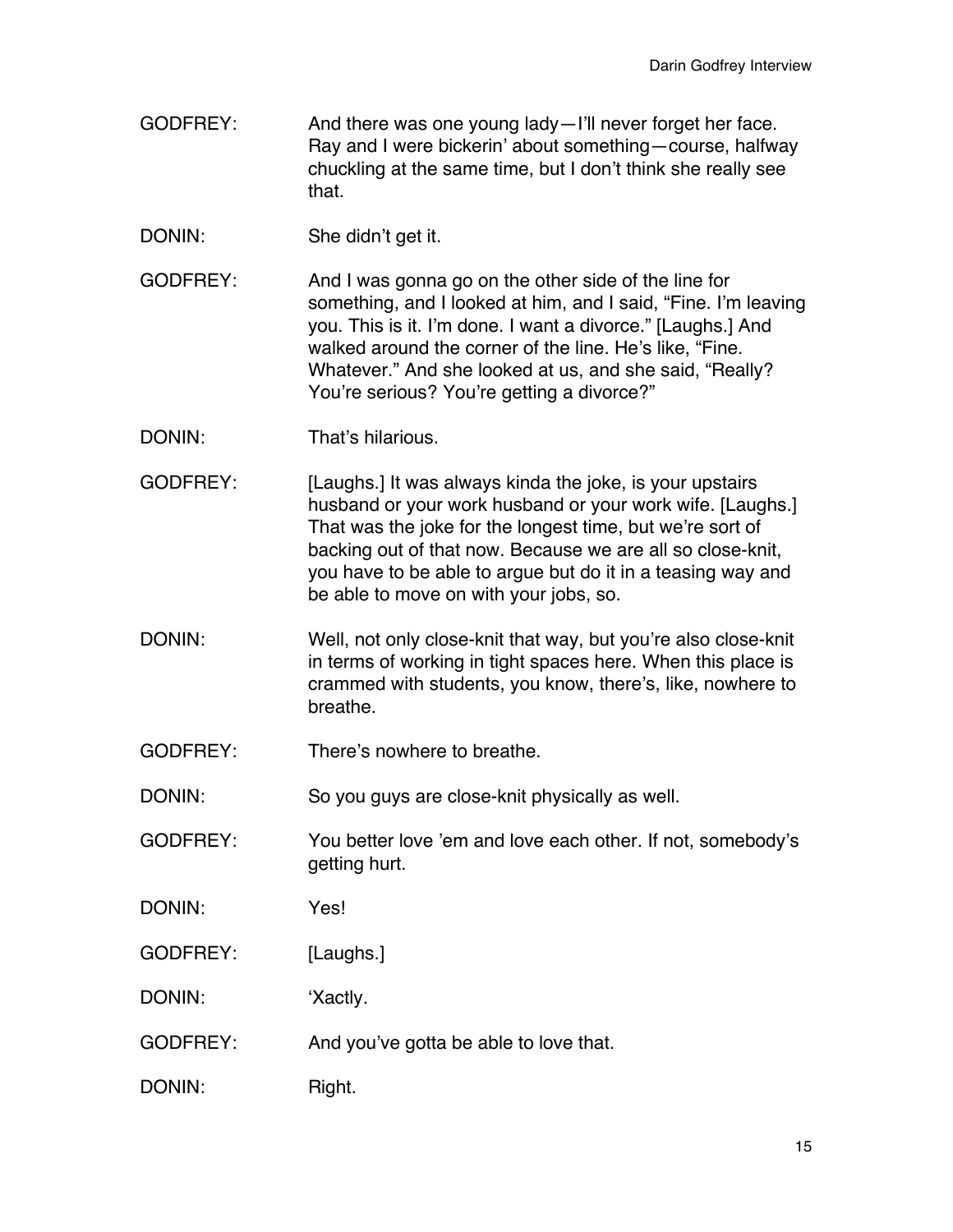GODFREY: Cause if you don't, you do get very frustrated with your job.

DONIN: Right. It could wear on you and grate you down after a while.

- GODFREY: Very much so.
- DONIN: Right.
- GODFREY: But for me, I just laugh at all the very tall boys because I'm used to it at home. You know, us short girls out there. I'm like, "Look at him! Watch out for your head!" [Laughter.]
- DONIN: So it sounds to me like—well, you know, the sort of lens through which we're doing these interviews and looking at people who work at Dartmouth is whether or not they feel like part of the Dartmouth community, and what I'm learning here at Collis is nobody feels like an outsider here. Nobody feels marginalized, 'cause if you did, you wouldn't be working here.
- GODFREY: You wouldn't last this many years, that's for sure.
- DONIN: Right. This is really—this is your community at Dartmouth, and the students.
- GODFREY: It would be like walking out of your house. It would be like walkin' away from home.
- DONIN: Yeah.
- GODFREY: Like I said, I can't believe I'm gonna start my eighth year.
- DONIN: Right.
- GODFREY: Where did that go?
- DONIN: Right.
- GODFREY: The first couple o' years, I did feel a little outside—
- DONIN: Yeah.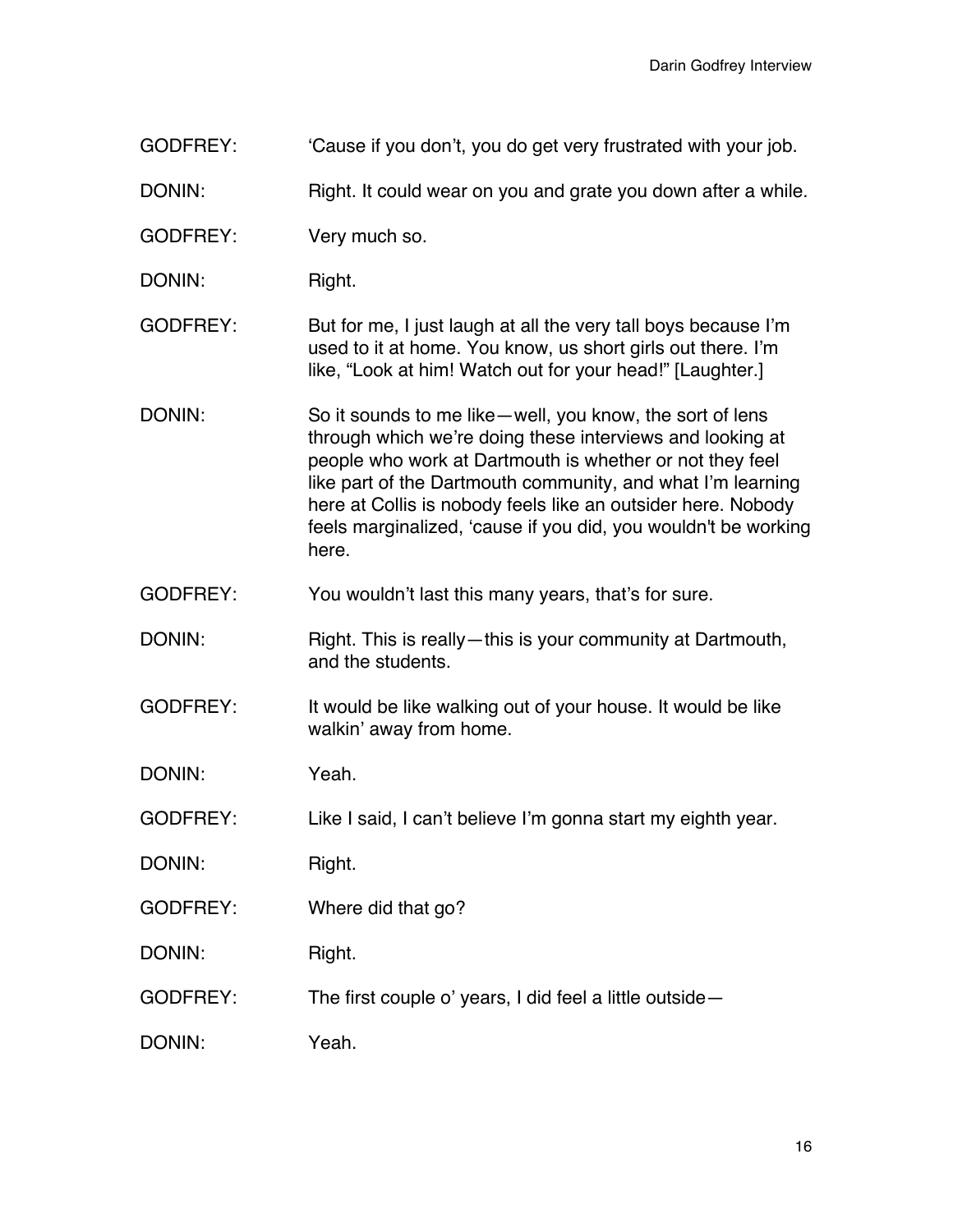- GODFREY: — but then, when you get to the point of knowing the graduates and seeing, so to speak, your children move on, kind of *feeling*—I think it was the third or fourth year, I went into the TV room and I watched some of the students graduate. And I was, like, *I know so many of 'em.* To me it was just an amazing feeling. You just had this internal, proud feeling.
- DONIN: Pride over these students that you fed.
- GODFREY: It was amazing just to see them. *Oh, my goodness! That one's actually graduating! I didn't think she was!* [Laughs.] *I didn't realize it's been that long already.*
- DONIN: Yeah.
- GODFREY: I did know one undergraduate student when I came, through Camp Billings. And that was neat because she would pop in with another friend of hers, who I also know from Camp Billings, and it was fun to see her, and I actually stepped in and was able to watch her on the big TV screen. *Oh! I know her!* You know, it's a neat feeling.
- DONIN: Were you intimidated when you first got here, by these very smart, Ivy League students? I mean, did you find them—At the end of the day, are they any different than the high school kids you took care of or the elementary school kids?
- GODFREY: They are no different. They are still a young man, young woman, just growing up, just spreading their wings. They're still a child. You know, when you're older than them and they're *your* kids' age, they're still a child.
- DONIN: Right.
- GODFREY: And I think my mother still calls me a child, you know? [Laughs.]
- DONIN: Yes.
- GODFREY: Just as I do my kids.
- DONIN: Right.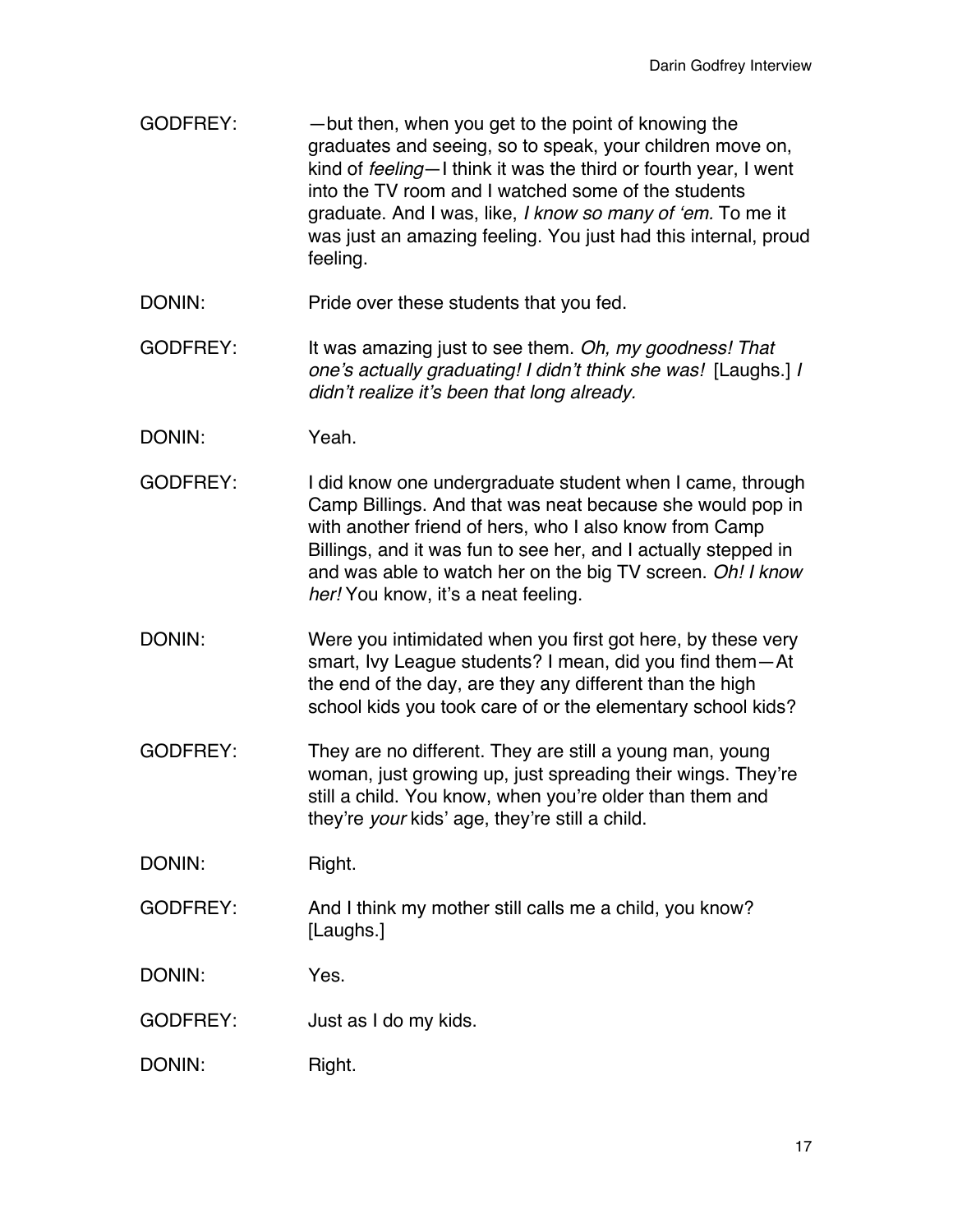- GODFREY: And they're just learning. They're just growing.
- DONIN: So after this couple of years where you were feeling a little bit like you didn't belong, then seeing those kids graduate made you realize, *I'm part of this place.*
- GODFREY: You're so much a part, watching them grow and seeing them walk down the aisle on this big screen. It does make you feel very much a part of it.
- DONIN: So do you feed many staff and faculty in here, or is it mostly students?
- GODFREY: We actually see a fair amount of staff, faculty. There's a lot of 'em that come through.
- DONIN: I imagine at lunchtime especially.
- GODFREY: Um—

DONIN: Or breakfast.

- GODFREY: We have quite a few who come through for breakfast. You know, they don't want to be in the middle of—or try to work their way through the crowd—mostly inner building or very close to that might come for lunch because they know the times to skip through. But a lot of 'em come at breakfast time, or if there's meetings over here, you know, the deans, the presidents—President Wright would always come in. Wonderful man. Absolutely the sweetest man. Would always come in and would always speak, and we'd always have a cheery word for him. Sylvia [Spears], who was the dean *wonderful* lady. We had some of the best times in joking with her.
- DONIN: Mm-hm. Great sense of humor.

GODFREY: Oh, wonderful sense of humor.

DONIN: Yeah.

GODFREY: We would holler across the room as soon as she came in, and we got Charlotte [Johnson] as soon as she came through. [Chuckles.] And President Kim. First time he came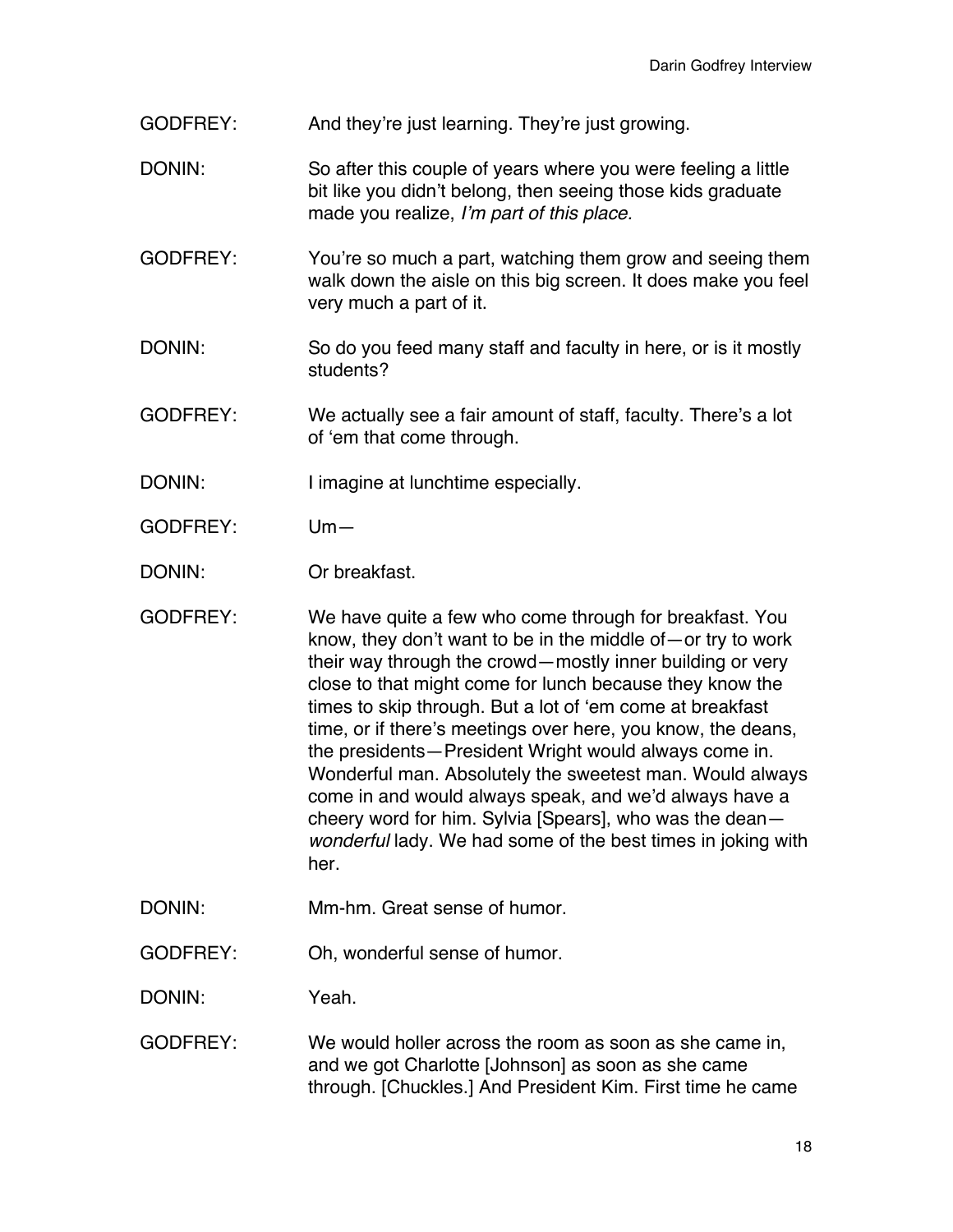in, we bellowed across the room and waved to him. "Hey, glad you came in!" We have not seen our new president, really, so we haven't got to pick on him much, but I'm sure he'll be around—

- DONIN: He'll be around.
- GODFREY: —and we'll get to tease him just as much as we have everybody else.
- DONIN: So how much does the personality of the president trickle down to what it feels like to work at Dartmouth? Does that have much of an impact?
- GODFREY: I don't think it really impacts *us* as a Collis community. I don't think it impacts us a lot. The stress and the tension of the upper staff I think is more—you know, the things that he deals tighter-knit with.
- DONIN: Yep, yep.
- GODFREY: Separate areas, maybe—you know, if the dean's office is very busy, you know, Inge[-Lise Ameer] comes in. "[Sighs.] So tired." You know? And we tease her. We actually tell her she's the dean, and Charlotte's her secretary. [Laughter.] You know, you can see the tiredness, but we always try to give 'em a smile before they leave, make 'em laugh and feel like their day's gonna be okay.
- DONIN: Give them a moment of lightness.
- GODFREY: Yeah. And when there's a tragedy, you know, we get that feeling. But as far as the whole stress of the president and what he puts on the staff in general—we don't get a whole lot of that. I think when they come in, they come in to eat, and they come in to smile.
- DONIN: Right.
- GODFREY: They don't come in to worry about—
- DONIN: Take a break.
- GODFREY: —whatever's going on at the office.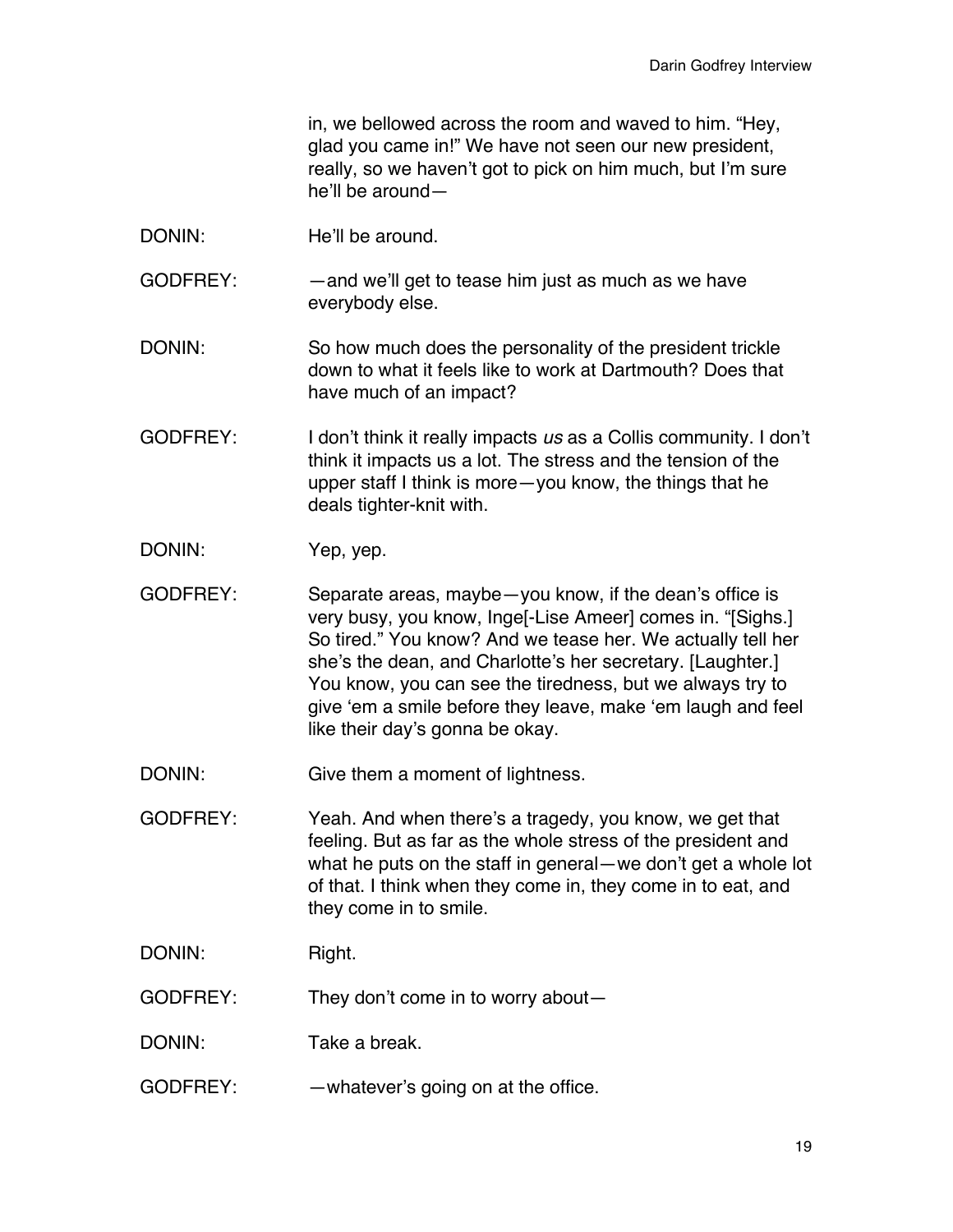- DONIN: Yeah. Well, this is a good place to come in and forget your troubles—
- GODFREY: [Laughs.]
- DONIN: —'cause the staff is so friendly.
- GODFREY: That's what we do every day. [Laughs.] We come through the door and forget our troubles and all.
- DONIN: Forget your troubles, right.
- GODFREY: You can't deal with them, anyways. You're at work. So you might as well worry about work and having fun on the job and being as happy as you can be. Those troubles at home are still there, but you can't solve 'em when you're at work, so you just have to leave 'em behind.
- DONIN: Do you see kids—Do you encounter kids who appear to you to be experiencing not feeling like they fit in here? Like, they're a little bit lonely or left out?
- GODFREY: Definitely, definitely. We had one young man actually just come through a couple of weeks ago who had that feeling, and he moved back home but came back to visit.
- DONIN: Aw.
- GODFREY: But he worked with us for a while.
- DONIN: Oh, nice.
- GODFREY: And that's really when he started coming out of his shell. That made a huge difference, *I* think. He was very shy, very closed in. He was homesick so badly.
- DONIN: Aww.
- GODFREY: But when he came into work, we teased, we joked, and he really started to get into it and loosen up. He was able to talk about home and what he missed and what he was gonna do when he got home, and I think it helped him to relax and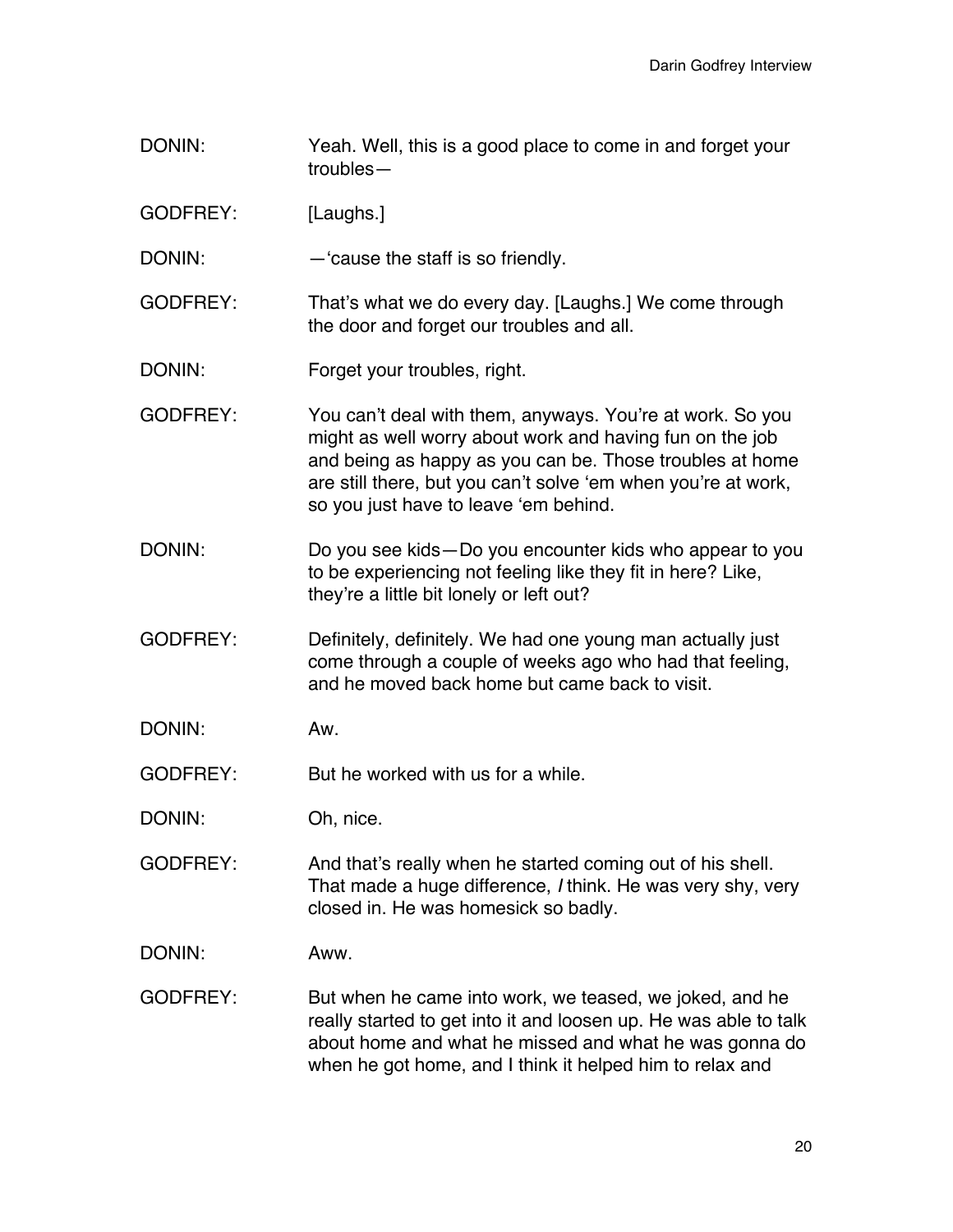enjoy what little time he had left here before he went home. But he definitely started coming out of his shell.

- DONIN: You think he'll be back?
- GODFREY: He came back to visit, and he looks like a different young man.
- DONIN: Oh, isn't that interesting?
- GODFREY: He was definitely very open, and when he come in, we of course recognized him right away and hollered across the room, and his eyes lit up, and he hollered back and waved, and you could see a different young man. And it's been less than a year, so I think it helped.
- DONIN: So with this new crop of students coming in, you'll probably see a fair number of them who are adjusting to—you know, *I don't belong here, I don't know anybody here, Dartmouth isn't a good place for me*—all of that.
- GODFREY: It's hard.

DONIN: So many freshmen go through that, finding their way.

- GODFREY: We tell them, "Come and hang with us. We get paid by the hour. We don't mind.
- DONIN: [Laughs.]
- GODFREY: "Stand and visit a minute. If you need to find something, ask us. You know, don't worry about, *Oh, I can't find the butter, so I shouldn't —I'm not gonna put it on my toast because I'm afraid to ask.*"

DONIN: Or, *Where am I gonna sit?*

GODFREY: *Where do I go from here?* "Just ask us." We always tell them, "Just ask. Don't be afraid to ask. There is no stupid questions." [Chuckles.] Sometimes we can't answer 'em, but—

DONIN: Right.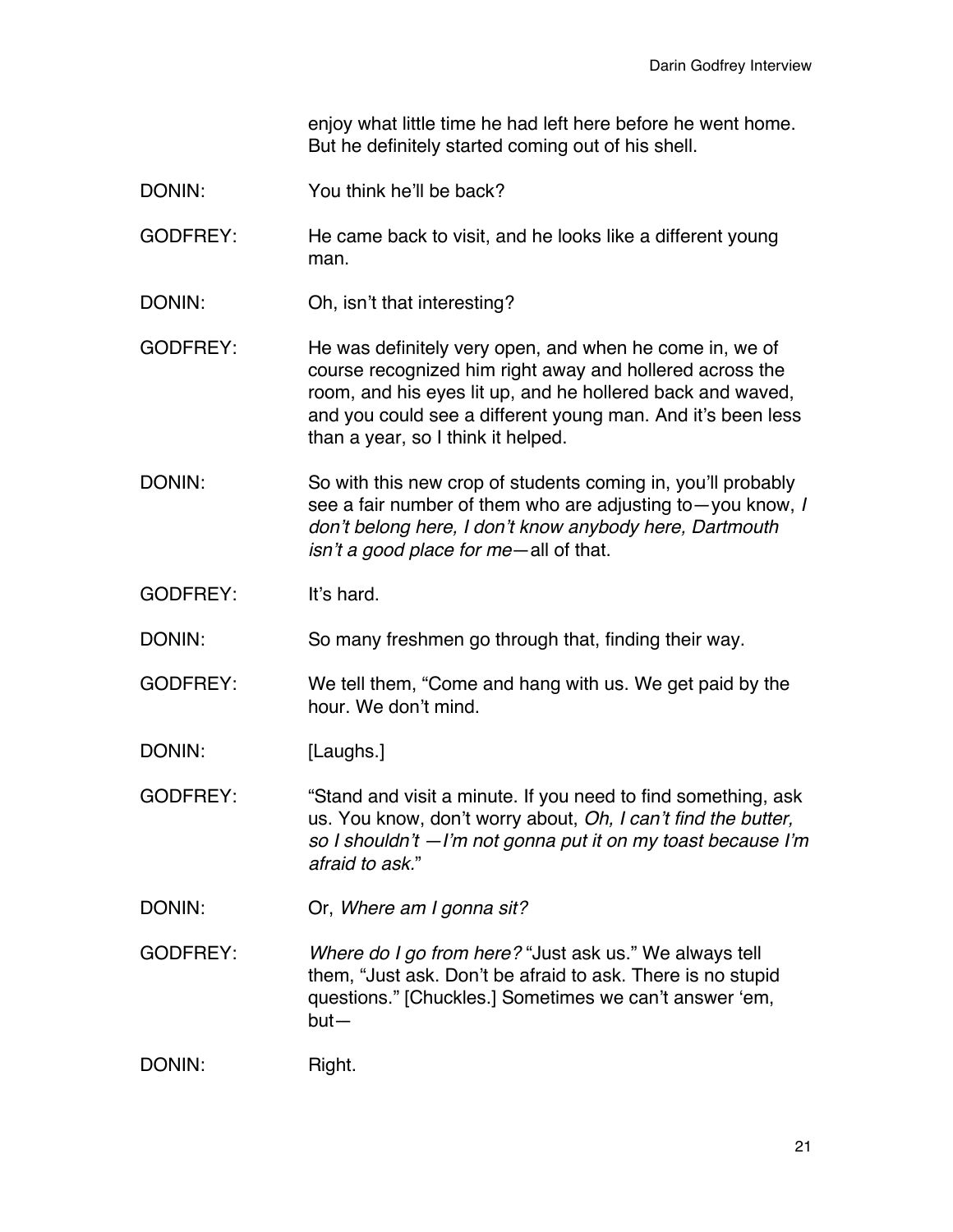- GODFREY: —we do our best, and we tell them, "We're here for *you*. Our job is to be here for *you*, to help you feel more comfortable, to make sure you eat right, to make sure things are going good and your day starts out right," you know? That's our job. We're here for them.
- DONIN: And you must watch their comfort level increase as the days go by.
- GODFREY: You do. You watch 'em grow. You watch 'em open up. You watch them become a different person.
- DONIN: Maybe they have a friend with them sometimes, eventually.
- GODFREY: "Okay, where's your sidekick? Where'd you leave him?" You know, you notice those things, and you notice who they start out with and where they migrate to as they pick up new friends. You do see a lot of that. You notice that. You tend to follow them a little, mentally, as they come through. You watch 'em grow.
- DONIN: It sounds to me like you need a certain—Working here requires a certain personality to be able to not just do your job, the one that's written on the paper, but the other job, which is watching out for these kids and noticing, you know, how they're doing and whether they're thriving and whether they're down in the dumps.
- GODFREY: You definitely can't be a grumpy person to work here. [Laughs.] Because the way we feel reflects on the way the students feel, and vice versa, so to make their day, you've gotta have the upbeat smile and make them smile, which also makes us smile back.
- DONIN: Do you think there's a place for every student here at Dartmouth? I mean, are some of them—the young man you were just describing—some just can't find their place here?
- GODFREY: Some just can't. I don't think that number's very big. It just takes some longer than others. For this young man, no. Home—I think he's such a homebody that his homesickness really took over. So I don't think for everybody, but I think for most. I think the number is small.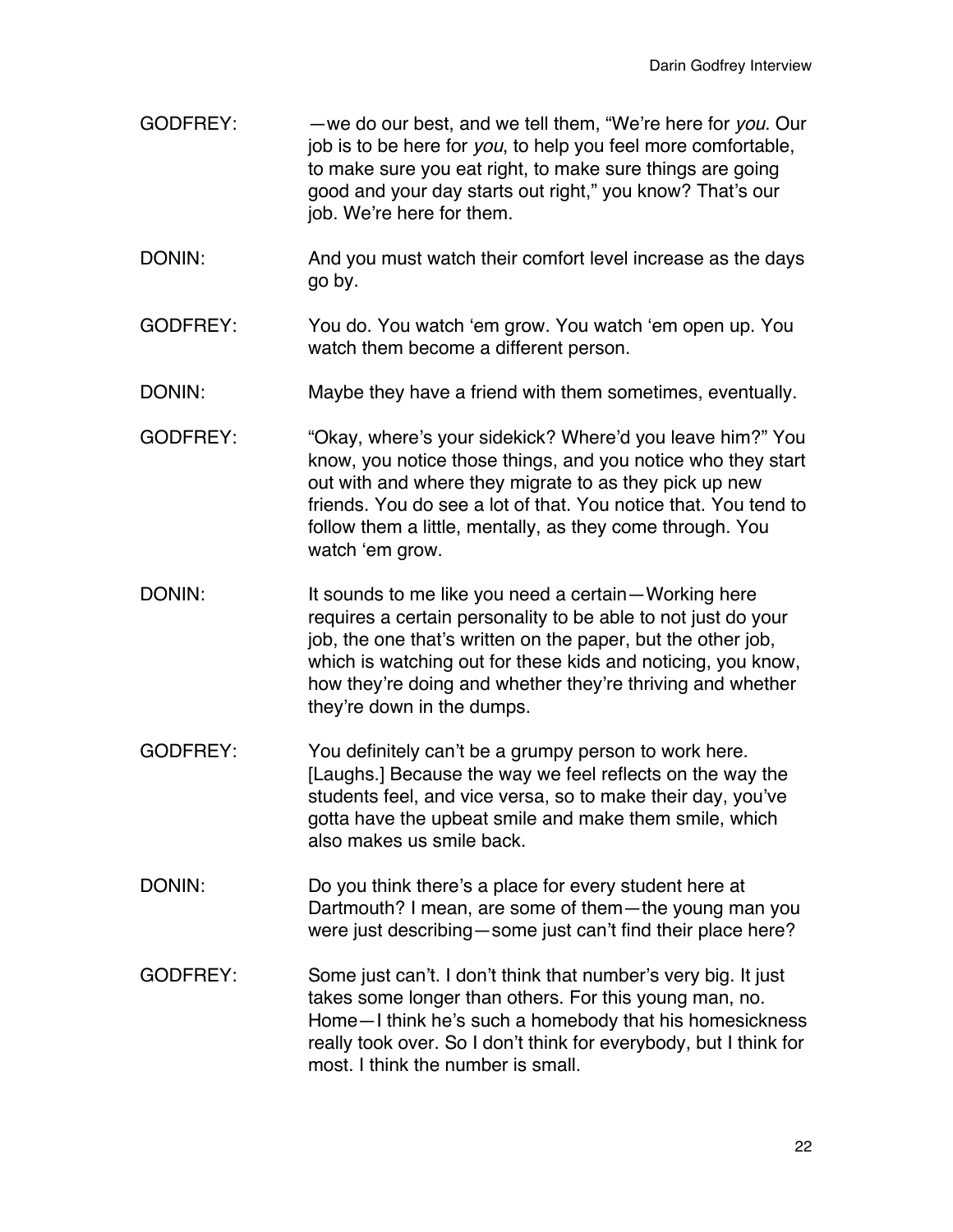- DONIN: So you've been here for eight years. Has the face of Dartmouth changed dramatically? I mean, as the college continues to recruit more students—international students, students of different religions and ethnicities and financial standing in life? You know, they're trying to diversify who goes to Dartmouth. Obviously, they did that with women in 1972, but they've tried in all other ways to diversify it since then. Do you notice that? Have you noticed that much over the eight years you've been here?
- GODFREY: I think in Collis we get everybody anyways, so for us it's always a mixed bag, and you don't really pay attention. You know, to us it's another student. It's another person, another smile, another—you don't really stop to say, *Oh, there's so many of this and so many of that* or *We have more of this than we do that.* We don't really look at it that way, I guess,—
- DONIN: Right.
- GODFREY: in our job.
- DONIN: Mm-hm. But, for instance,—You know, if you've got students from other countries who maybe ask you whether you can prepare something that's, you know, spicy if they're from Thailand or—you know what I mean. Or, like, the Texans want hot food, and students want more vegetarian food, that sort of thing.
- GODFREY: We do. We do see a lot more vegetarians, I think, than ever, and a lot more gluten-free, a lot more allergy-type things. And that has evolved tremendously since I've been here. In elementary school, I had two—brother and sister, who were gluten-free. I think she was in second grade and he was in fourth grade when they really started figuring out what was causing their health problems. And, as a matter of fact, they're both friends with my sons now, so I still feed them, even at my house.

So when I came, that was a big issue for me because in school I had to be so careful what I fed them and how I fed them or lettin' their mother know what we were having; could she send something? Making no-bake cookies and keeping 'em in the freezer so if they couldn't eat the desert, they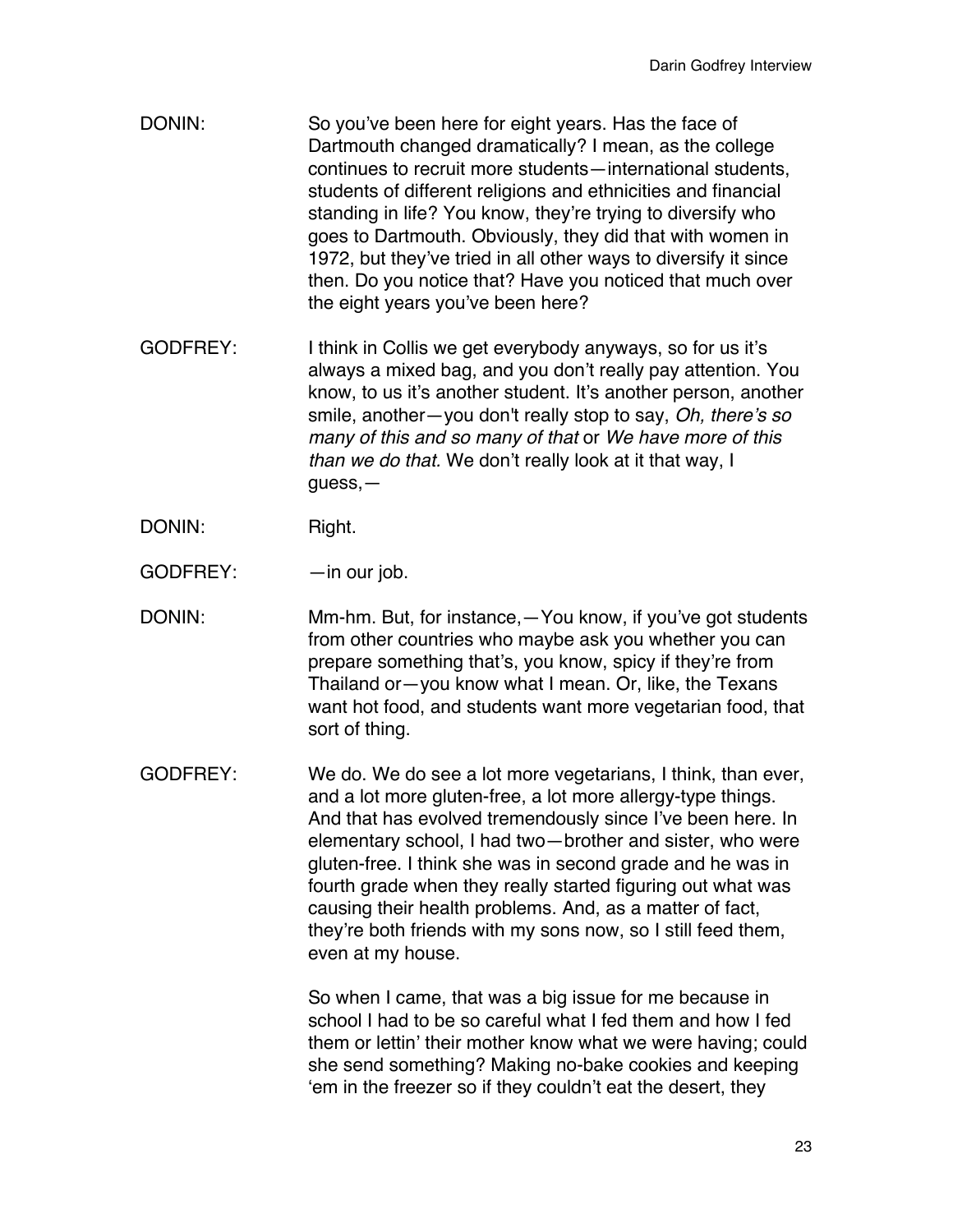could still have something sweet when the rest of the kids were eating brownies. Or if I'm having pizza, to make sure I have corn tortillas to make 'em on. So to me, a gluten-free or just allergy in general was a huge thing. I was always looking out for that. So when the students came in who would ask—I would say, "Okay, are you gluten-free? Is that why you're asking? 'Cause maybe I could help you out." And I find that a lot more of our staff knows so much more about it now than they ever used to.

DONIN: It's a big change, isn't it?

GODFREY: It's a big change. It used to be, "Well, what is *that*?"

DONIN: Mm-hm.

GODFREY: "How do you look for *that* on a package?" Because it's not necessarily "gluten" that you're lookin' for, but that *could* be the word in the ingredient list. Being called different names also made it difficult. So we would stop to help students find things on packages. We would go get ingredients lists.

DONIN: Ah, yeah.

GODFREY: And now it's almost automatic—

- DONIN: Yeah.
- GODFREY: that we all are in some way, shape, or form looking for gluten, for peanut, for nut, for certain allergens, that I think we're all so much more aware of it.
- DONIN: So it's more health related than it is choice of diet. It's all-
- GODFREY: A lot of it's, yes,—
- DONIN: Yeah.

GODFREY: —health related. I'm not sure there's many people [chuckles] in their right mind [laughs] who would go totally gluten-free if they didn't feel it to be a health issue,—

DONIN: Sure, sure.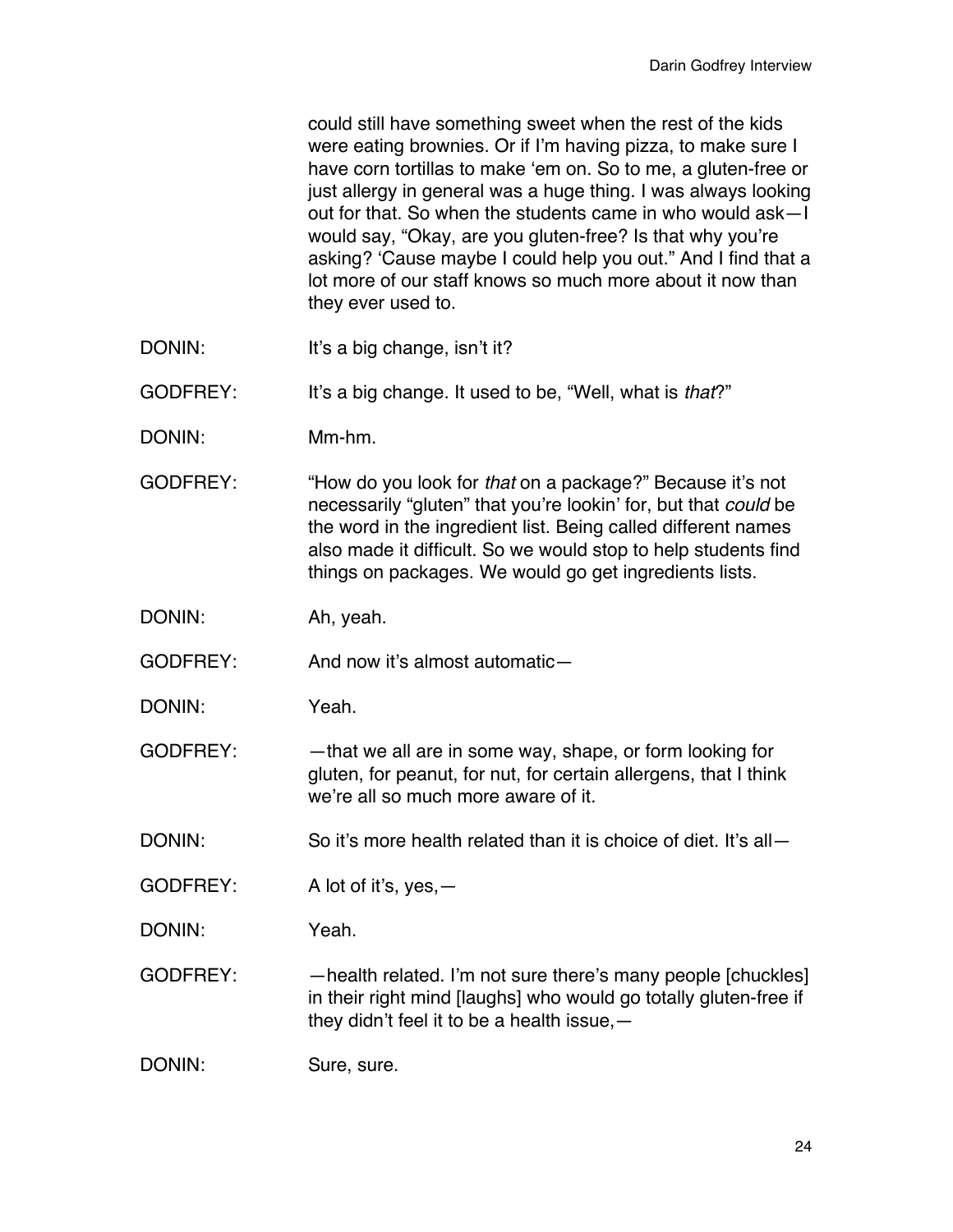GODFREY: —because it is *so* difficult and *so* expensive. But if you're truly allergen, you need that help. You need to know that your food is gonna be safe. And we try. We really try to keep an eye out and make sure the pans are changed. And, you know, as long as they mention it to us, we do anything we can. "Okay, how severe?"—You know, "What if?" Or if we accidentally put a drop of peanut sauce in somebody's stirfry and they wanted something else: "Oh, are you allergic? Do you want me to make you a new one?"

> We changed our chicken because our chicken was never gluten free.

- DONIN: I didn't know chicken—
- GODFREY: I, [makes sound]—there is gluten wheats in the strangest of foods, that you would never understand why. But this processed chicken had—
- DONIN: Maybe they'd been fed wheat or something?
- GODFREY: The capability of having that in the chicken, we were getting in raw chicken. Now we've just totally changed what we use for everyone. We brought in sauces that we never had before because they're gluten-free.
- DONIN: Ah, interesting.

GODFREY: You know, we make sure things are marked "with nuts," "coconut," things like that that—allergy issues have changed so much since I've been here that it's tremendous, but it's always something that was in *my* mind because of the issues that I dealt with with students in elementary school.

DONIN: Right.

GODFREY: That, and when I was at camp I had a peanut issue,—

DONIN: Oh, yeah.

GODFREY: — —and one might never think of Honey Nut Cheerios being a problem, and I had foreign staff. I said, "Go out and pick a cereal. You know, maybe Cheerios or something. But just pick something," assuming we all knew that that session was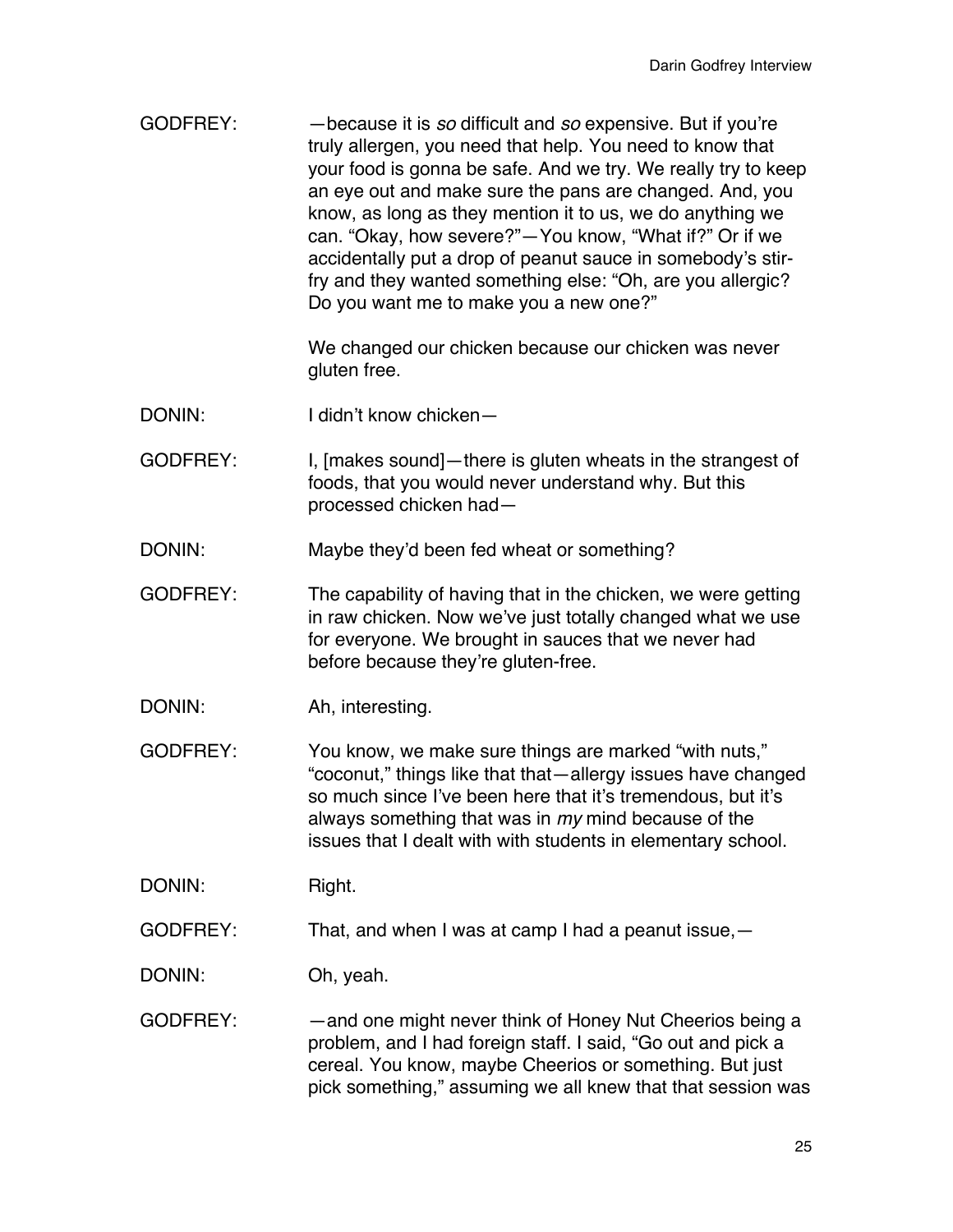a peanut free session. They came in with Honey Nut Cheerios and put 'em out on the table.

DONIN: Oh, dear.

GODFREY: Cleared the dining room. [Laughs.]

DONIN: I should say.

GODFREY: But somebody coulda got seriously, seriously sick by that, so it was scary, and it's something that you never forget.

DONIN: So you've had good exposure to all those risks.

GODFREY: It really makes you keep it in mind, so when somebody comes up to me and says their allergy, I try to remember the face, I try to remember what the allergy is, so I can say, "Okay, you don't want that," or "Do you know we have this tucked over in the corner you may want to go peek at," because we don't have a ton of baked goods per se that are gluten-free or something, so I try to remember when they come up, I try to remember what is available. And I'll go, "Oh, yeah! We have some of those cookies downstairs that you can eat."

DONIN: Great.

GODFREY: "They haven't come up yet, *but* if you'd like me to go down and snag some, I will."

DONIN: That's great.

GODFREY: And we all kind of do that. We all kind of keep our eye out for that type of thing.

- DONIN: Well, that's certainly a form of diversity here. It's not where they're from or, you know, what their level in life is, it's what their food allergy is.
- GODFREY: It's more their health.

DONIN: Yeah.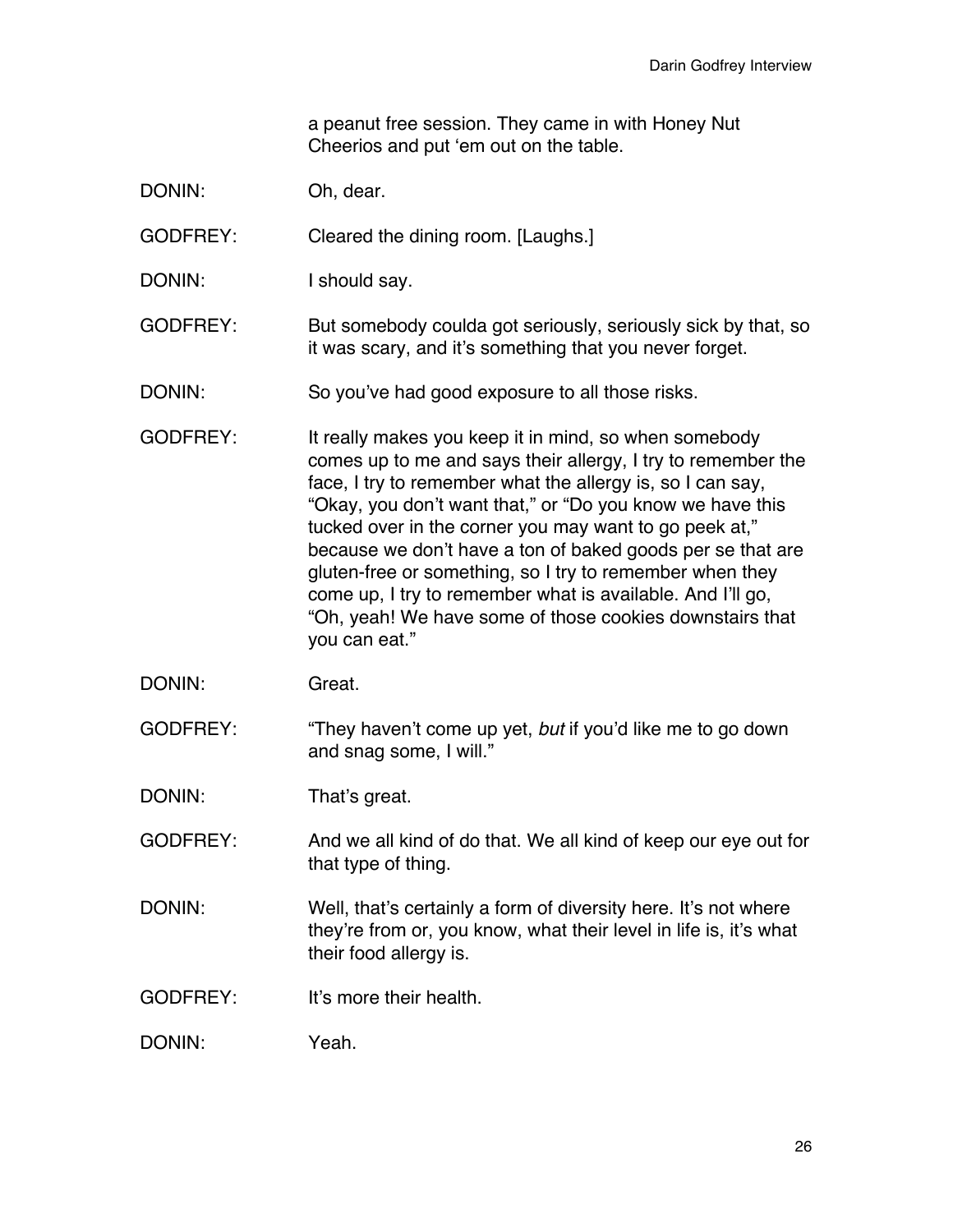| <b>GODFREY:</b> | Where somebody comes from – none of that means<br>anything. They're just-they're another student, they're<br>another young person, you know? A young person that<br>needs to be cared for.                                                                                                                                                                                                                                                                                                                                                                                           |
|-----------------|--------------------------------------------------------------------------------------------------------------------------------------------------------------------------------------------------------------------------------------------------------------------------------------------------------------------------------------------------------------------------------------------------------------------------------------------------------------------------------------------------------------------------------------------------------------------------------------|
| DONIN:          | Right, right. Do you think the fact that Dartmouth is up here<br>in New England and not near a big city-does that impact<br>their sense of feeling like they belong or don't belong?                                                                                                                                                                                                                                                                                                                                                                                                 |
| <b>GODFREY:</b> | I think it makes 'em a tighter community.                                                                                                                                                                                                                                                                                                                                                                                                                                                                                                                                            |
| DONIN:          | Yeah.                                                                                                                                                                                                                                                                                                                                                                                                                                                                                                                                                                                |
| <b>GODFREY:</b> | What they have is basically here on campus, where, when<br>you're near a city what you have is -                                                                                                                                                                                                                                                                                                                                                                                                                                                                                     |
| DONIN:          | The whole city.                                                                                                                                                                                                                                                                                                                                                                                                                                                                                                                                                                      |
| <b>GODFREY:</b> | -the pub, the stores, all those things that are in a city. Here,<br>what they have is each other. And they have to make what<br>they have here. They can't just walk a few blocks away<br>$and -$                                                                                                                                                                                                                                                                                                                                                                                    |
| DONIN:          | Escape.                                                                                                                                                                                                                                                                                                                                                                                                                                                                                                                                                                              |
| <b>GODFREY:</b> | $-$ go to the mall. [Laughs.]                                                                                                                                                                                                                                                                                                                                                                                                                                                                                                                                                        |
| DONIN:          | Right.                                                                                                                                                                                                                                                                                                                                                                                                                                                                                                                                                                               |
| <b>GODFREY:</b> | It's not here. [Laughs.] You have to travel for that.                                                                                                                                                                                                                                                                                                                                                                                                                                                                                                                                |
| DONIN:          | It's not so easy-right, not so easy to get there.                                                                                                                                                                                                                                                                                                                                                                                                                                                                                                                                    |
|                 | So let's see here. I'm just looking at these questions.                                                                                                                                                                                                                                                                                                                                                                                                                                                                                                                              |
|                 | How do you feel the working staff-how does that fit into the<br>bigger picture of a Dartmouth community? Or I guess my<br>question-I should ask it a different way. Are there are lot of<br>separate communities that make up the whole thing, or, you<br>know, are people feeling that they belong to just-you know,<br>I'm a staff person here. I'm separate from the faculty. I'm<br>separate from the students. It's just me. Or I'm union. Or I'm<br>not union. I mean, what is the group that you feel you belong<br>to here? Is it the whole big thing, Dartmouth as a whole? |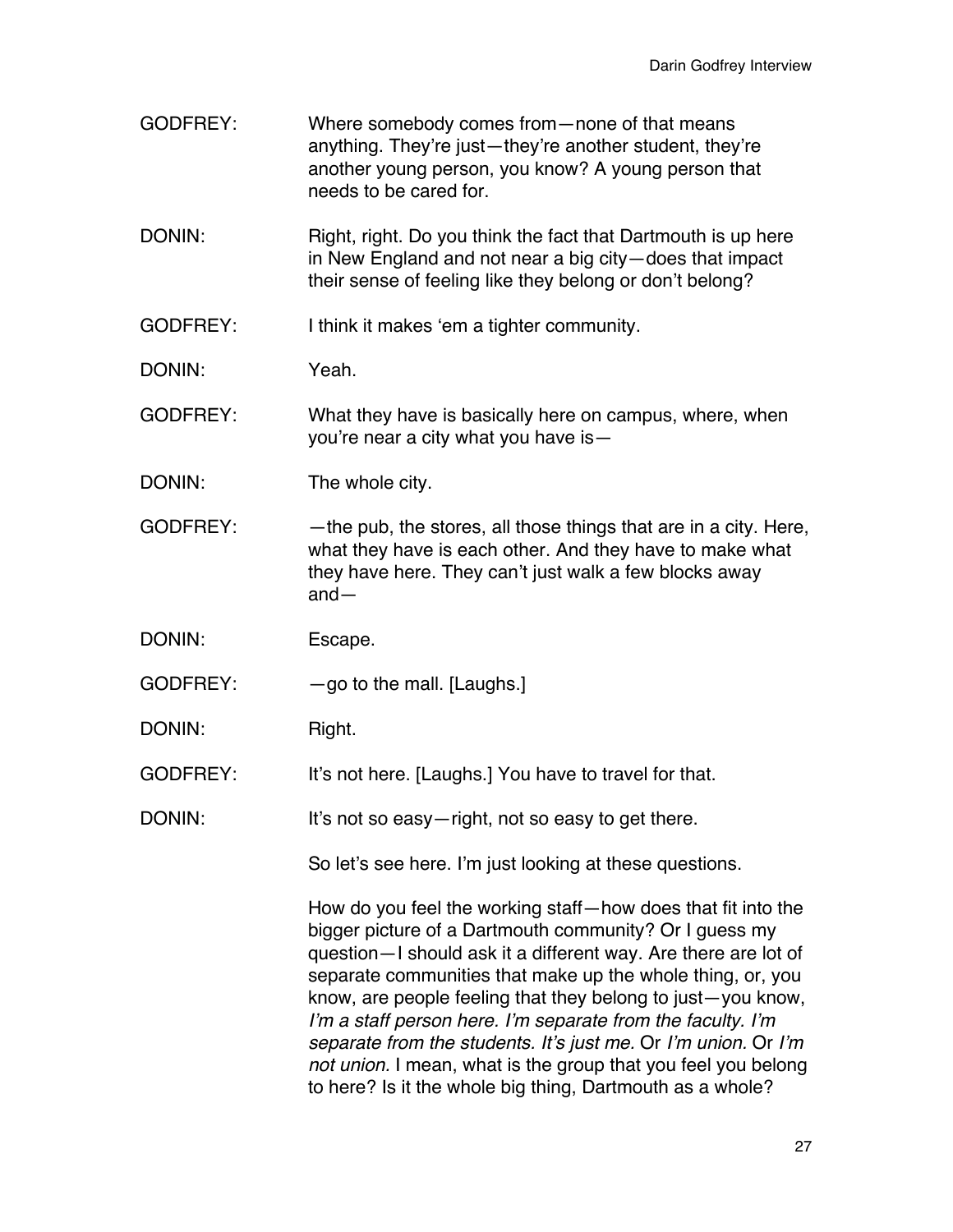- GODFREY: For me, I feel it's Dartmouth as a whole because we have staff coming in from everywhere. We have professors. We have people who work at the library. We have people who are at the Hop. We have artsy. We have [chuckles]—you know, all these different—and they just all come in and visit. So, "Why don't you come to the library? Why don't you get your card? Why don't you check out movies?" "Why don't you come over to the Hop and check out this new thing that we've got designed over here?" It feels to us like one big community because I think everybody comes in, they know us. We're always invited in different directions. We're invited to parties that are up in the dean's office type thing, but we're also invited to parties from office folks,—
- DONIN: Right.
- GODFREY: —we're, you know, "Come on over to the frat." [Laughs.] I've been invited over to the frat next door. [Laughter.]

DONIN: Congratulations.

- GODFREY: "Come on over"—well, they were playing a bean-bag toss game outside, and I came outside to have my lunch or something. "Darin, c'mon over and play! See if you can bring me luck." I'm, like, "Uhhh." Yeah. [Laughter.] Maybe I'll walk by and say good night as I'm leaving. And I actually did. I stood there for just a couple of minutes and said, "Okay, are you winning or are you losing? I hope you're beating him." You know, "Don't let the boys win" kind of thing. And then I went on my way home.
- DONIN: Yep.
- GODFREY: But it's kind of funny that you would be invited to a fancyfancier type dinner—you know, over to the [Hanover] Inn for shrimp, and also invited next door to the frat. [Laughs.] I guess that's diversity, huh?
- DONIN: That *is* diversity.
- GODFREY: [Laughs.]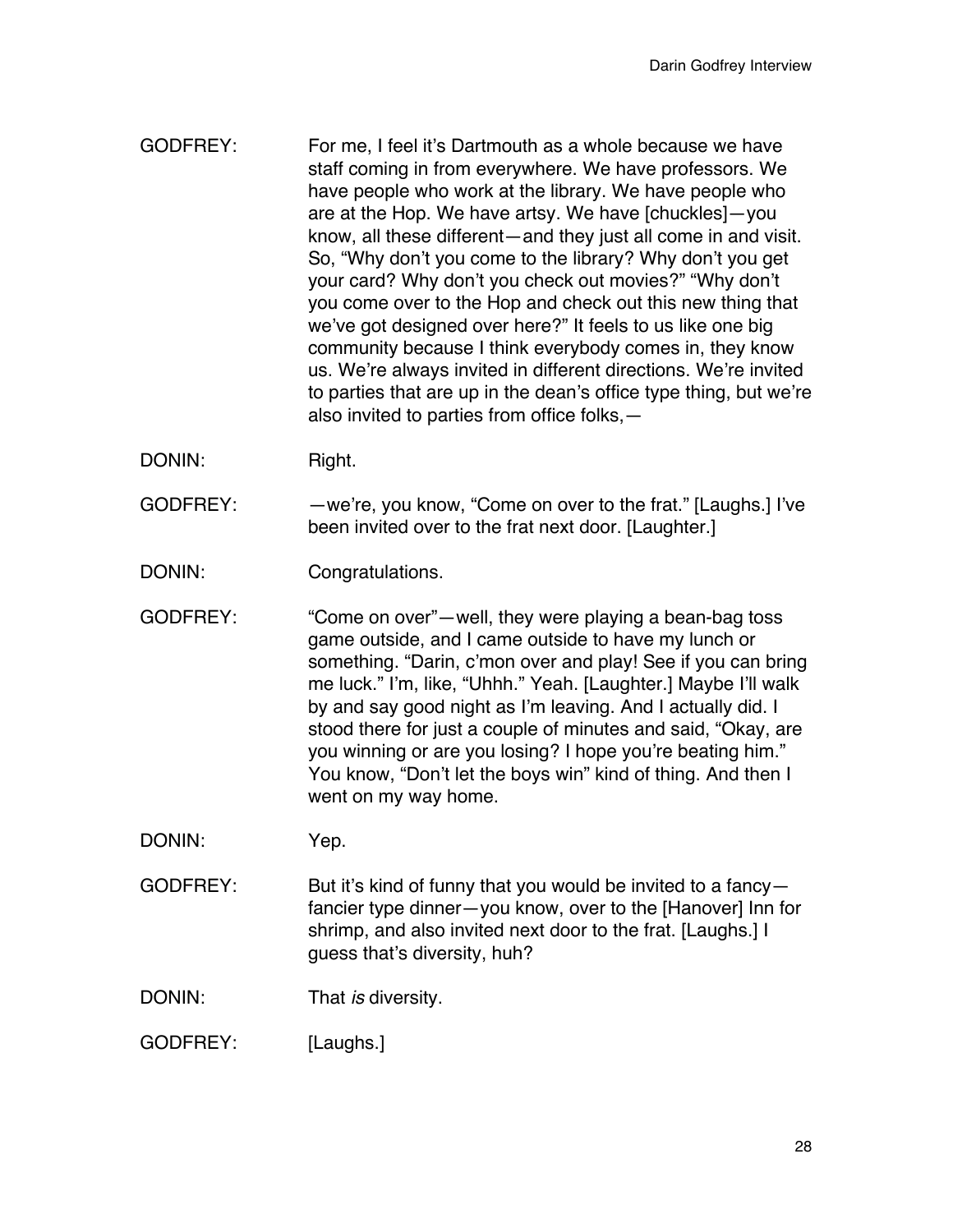- DONIN: And, you know, the thing is—first of all, Collis is at the crossroads of this campus, really. You're right on the Green, and everybody needs to eat, from the president on down to—you know, whoever.
- GODFREY: The neighbors walking by.
- DONIN: Yes.
- GODFREY: [Laughs.]
- DONIN: Well, that's a good point. I mean, the community, the Hanover community comes in.
- GODFREY: The community comes in.
- DONIN: You're famous—I mean, the soups are famous around Hanover.
- GODFREY: There's one lady who lives down by the school, and when the Hop is closed for the summer, she comes here.
- DONIN: Yeah.
- GODFREY: And we're on a first-name basis. [Laughs.] "Good mornin', Jane." You know, "Come on in!"
- DONIN: Yeah.
- GODFREY: "Whatcha havin' today?" You get to know how she wants her eggs cooked. And, "Okay, we're gonna be losin' you soon. The other eatery's gonna be open." "Have a great year." [Laughs.] And you do. You get to know the neighbors. And when I talk to people outside, it's, "So I just found out about Collis—anybody can come in." I said, "Course you can! Bring your money. It's okay. We don't mind." [Chuckles.] "We'll feed anybody. We take cash. You don't have to have a card." So it is neat. You do see a lot of different people. I've seen teachers from other schools that I've worked with. I actually have a neighbor who used to be a teacher, that works in a building out back here, so it's about the only time I get to see my neighbor. [Laughs.]
- DONIN: That's funny. Have to come to work to see your neighbor.